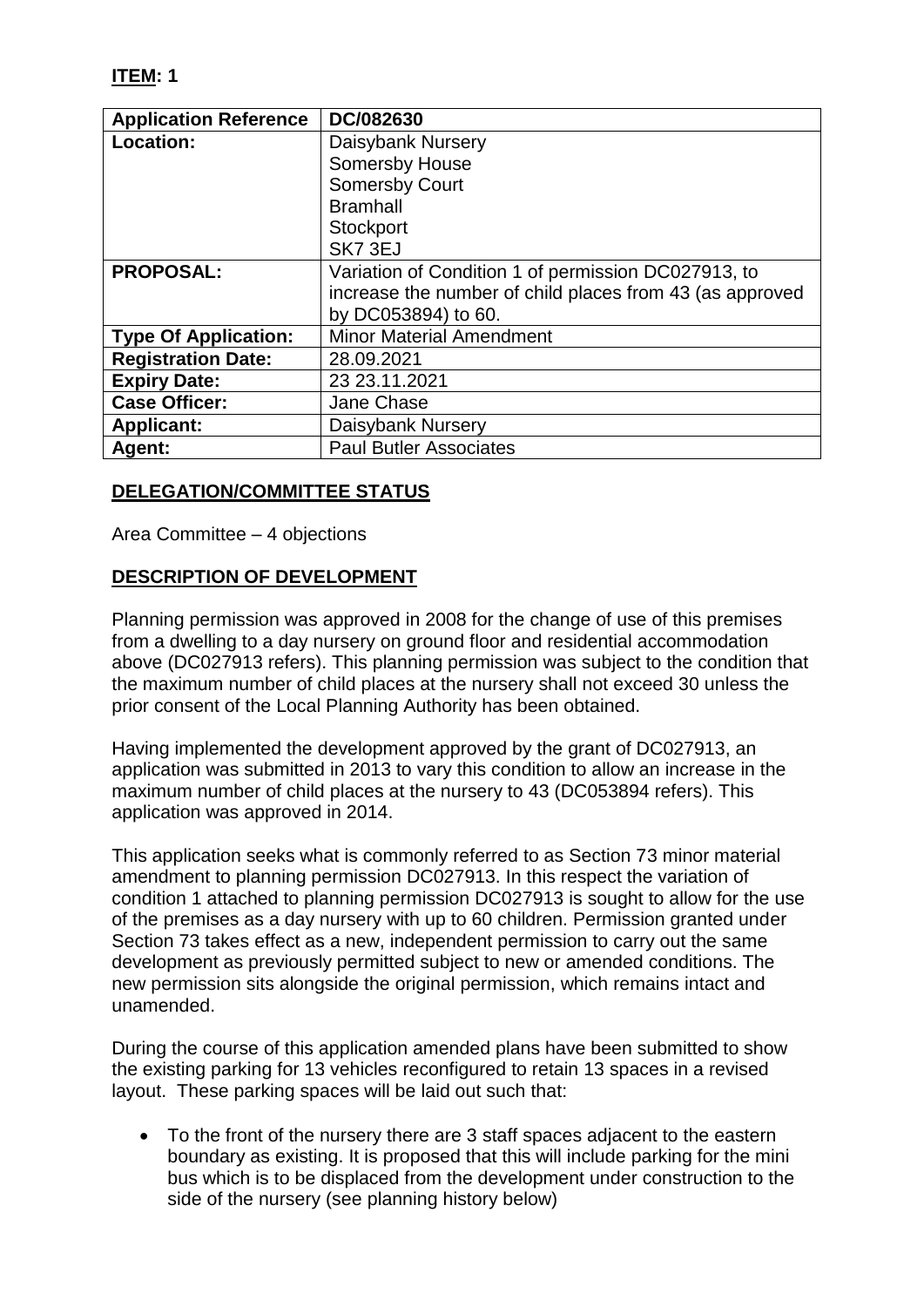- To the front of the nursery there will be a new disabled space
- To the front of the nursery the 4 existing spaces positioned side on to the garden are replaced with 6 spaces positioned end on to the garden
- The 2 existing spaces to the side of nursery building are removed and
- The 3 existing spaces to the rear of the nursery are retained.

Two 'sleeping policemen' originally proposed to the vehicle access into the site have been deleted from the plans however the driveway will be resurfaced. The application also proposes to reinstate a pedestrian route into the site parallel to the eastern boundary. Here the existing steps will be removed and replaced with a tarmac path at a 1:20 gradient. Access to and from Carrwood Road will be gained from an existing gate in the front boundary.

In support of their proposal the applicant advises as follows:

- The nursery has been operating since 2008 and provides care to pre-school age children, from young babies to toddlers. Over recent years there has been increased demand for places particularly from young families in the area having more children and wanting them looked after at the nursery.
- Stockport's sufficiency surveys have confirmed that there are more 0-5 year old children in Bramhall than places in the area.

The application is supported by:-

- A Planning Statement
- A Highways Note and
- An Arboricultural Impact Assessment

#### **SITE AND SURROUNDINGS**

The application site is located on the north side of Carrwood Road and comprises a detached property set back from the road behind mature trees, a lawned area and hard surfaced forecourt. The nursery occupies the ground floor of the premises with a residential flat above which it is understood is occupied by the applicant. The applicant runs the nursery and employs a total of 12 members of staff.

The nursery shares an access with 4 detached houses which are positioned to the west (side) and north (rear) of the nursery building. To the east of the site is a flatted development and elsewhere in the wider locality are residential properties.

To the front of the building is an area of hardstanding that is used for drop off and pick up together with car parking for 7 vehicles and access. Between this forecourt and Carrwood Road is a lawned garden that provides circa 400m2 of amenity space for the nursery. The boundaries of the site to the front and sides are landscaped with mature trees and planting such that views of the nursery from the public domain are restricted. These trees are legally protected.

To the east (right hand side) of the nursery a 2 storey detached building is being constructed following the grant of planning permission (DC057014). As approved this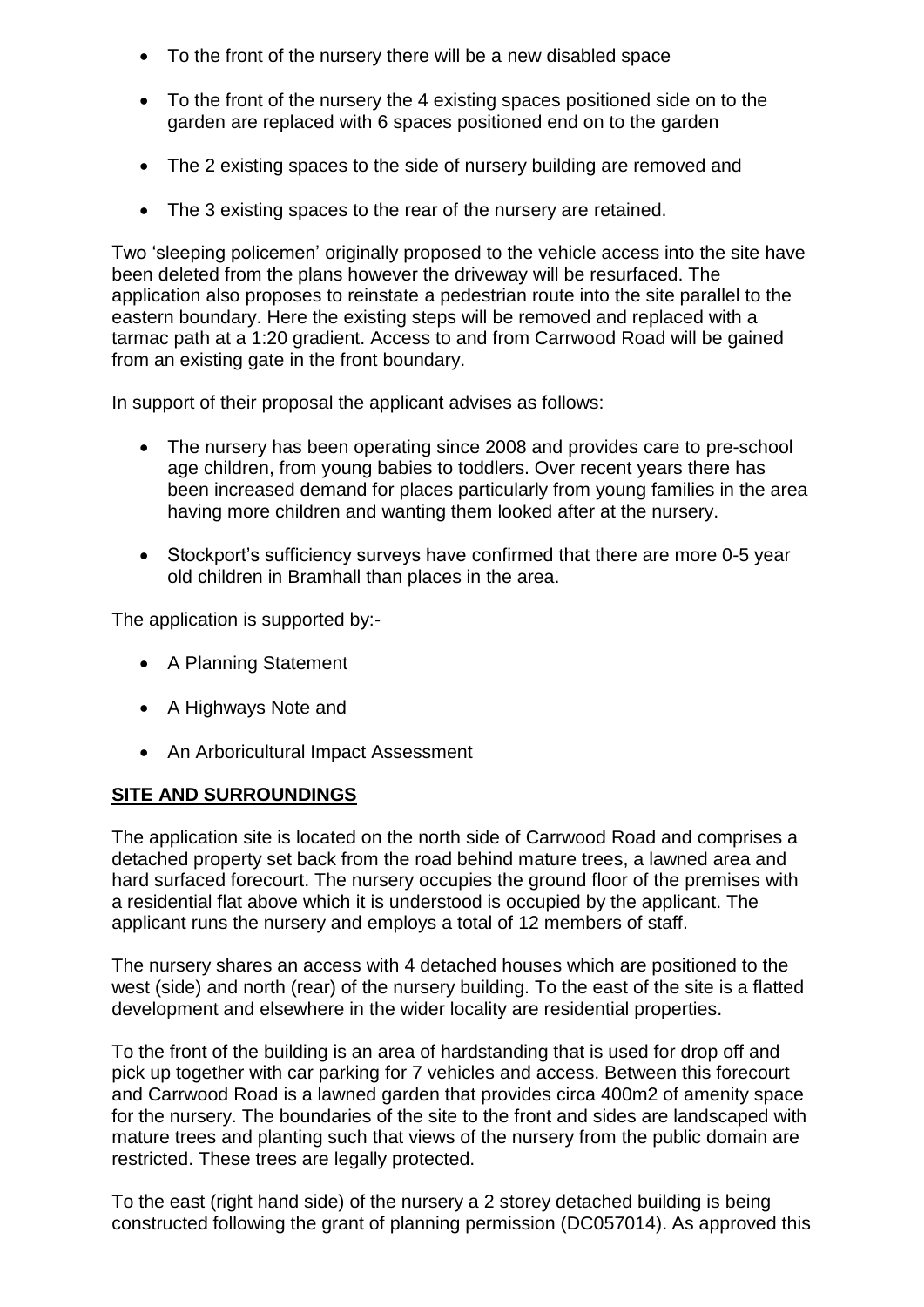would create a garage for the nursery mini bus together with additional floorspace. An application to vary this planning permission such that it removes the garaging is currently being considered by the Planning Authority and at the time of writing this report remains undetermined (DC082149).

The application site and wider locality is within the Bramhall Park Conservation Area.

## **POLICY BACKGROUND**

Section 38(6) of the Planning and Compulsory Purchase Act 2004 ("PCPA 2004") requires that planning applications be determined in accordance with the development plan unless material considerations indicate otherwise.

## **The Development Plan includes-**

- Policies set out in the Stockport Unitary Development Plan Review adopted 31st May 2006 which have been saved by direction under paragraph 1(3) of Schedule 8 to the Planning and Compulsory Purchase Act 2004; &
- Policies set out in the Stockport Local Development Framework Core Strategy Development Plan Document adopted 17th March 2011.

## **Saved policies of the SUDP Review**

HC1.3 Special Control of Development in Conservation Areas CTF1.1 Development of Community Services and Facilities CDH1.2 Non Residential Development in Predominantly Residential Areas CDH1.6 Day care Nurseries

## **LDF Core Strategy/Development Management policies**

CS1 Overarching Principles: Sustainable Development SD6 Adapting to the Impacts of Climate Change AS2 Improving Outdoor Sports, Community and Education Facilities and their **Accessibility** CS8 Safeguarding and Improving the Environment SIE1 Quality Places SIE3 Protecting, Safeguarding and Enhancing the Environment CS9 Transport & Development T1 Transport & Development

T2 Parking in Development

T3 Safety & Capacity on the Highway Network

## **Supplementary Planning Guidance**

Supplementary Planning Guidance does not form part of the Statutory Development Plan; nevertheless it does provide non-statutory Council approved guidance that is a material consideration when determining planning applications.

Transport in Residential Areas Day Care Nurseries

#### **National Planning Policy Framework**

A Revised National Planning Policy Framework (NPPF) issued by the Secretary of State for Housing, Communities and Local Government (MHCLG) on 20th July 2021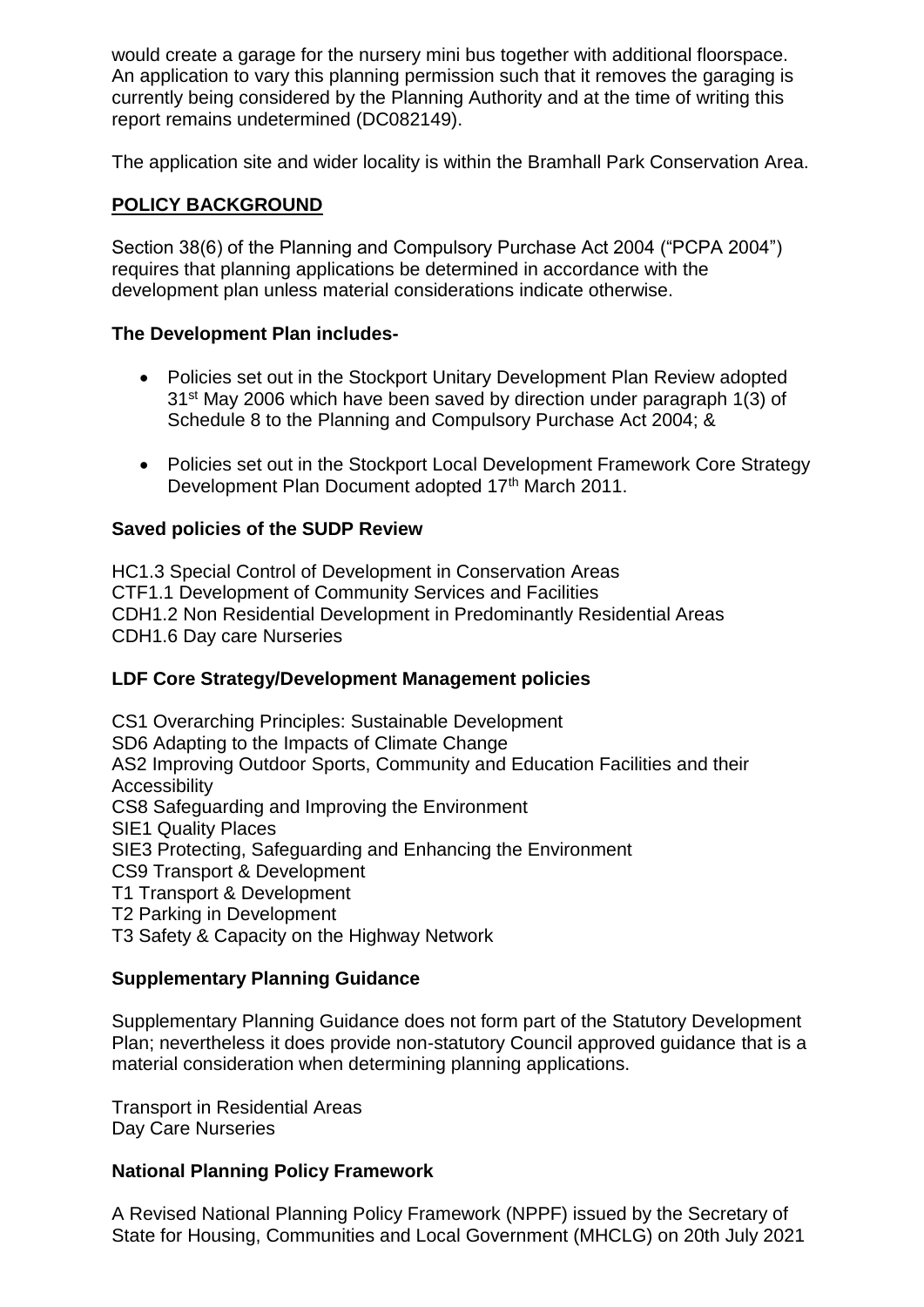and replaced the previous NPPF (originally issued 2012 & revised 2018 and 2019). The NPPF has not altered the fundamental legal requirement under Section 38(6) of the Planning and Compulsory Purchase Act 2004 that decisions must be made in accordance with the Development Plan unless material considerations (such as the NPPF) indicate otherwise.

N.B. In respect of decision-taking the revised NPPF constitutes a "material consideration".

Para.1 *"The National Planning Policy Framework sets out the Government's planning policies for England and how these should be applied".*

Para.2 *"Planning law requires that applications for planning permission be determined in accordance with the development plan, unless material considerations indicate otherwise".*

Para.7 *"The purpose of the planning system is to contribute to the achievement of sustainable development".*

Para.8 "*Achieving sustainable development means that the planning system has three overarching objectives, which are interdependent and need to be pursued in mutually supportive ways (so that opportunities can be taken to secure net gains across each of the different objectives):*

- *a) an economic objective*
- *b) a social objective*
- *c) an environmental objective"*

Para.11 *"Plans and decisions should apply a presumption in favour of sustainable development. For decision-taking this means:*

*c) approving development proposals that accord with an up-to-date development plan without delay; or*

*d) where there are no relevant development plan policies, or the policies which are most important for determining the application are out-of-date, granting permission unless:*

*i. the application of policies in this Framework that protect areas or assets of particular importance provides a clear reason for refusing the development proposed; or*

*ii. any adverse impacts of doing so would significantly and demonstrably outweigh the benefits, when assessed against the policies in this Framework taken as a whole".*

Para.12 *"……..Where a planning application conflicts with an up-to-date development plan (including any neighbourhood plans that form part of the development plan), permission should not usually be granted. Local planning authorities may take decisions that depart from an up-to-date development plan, but only if material considerations in a particular case indicate that the plan should not be followed".*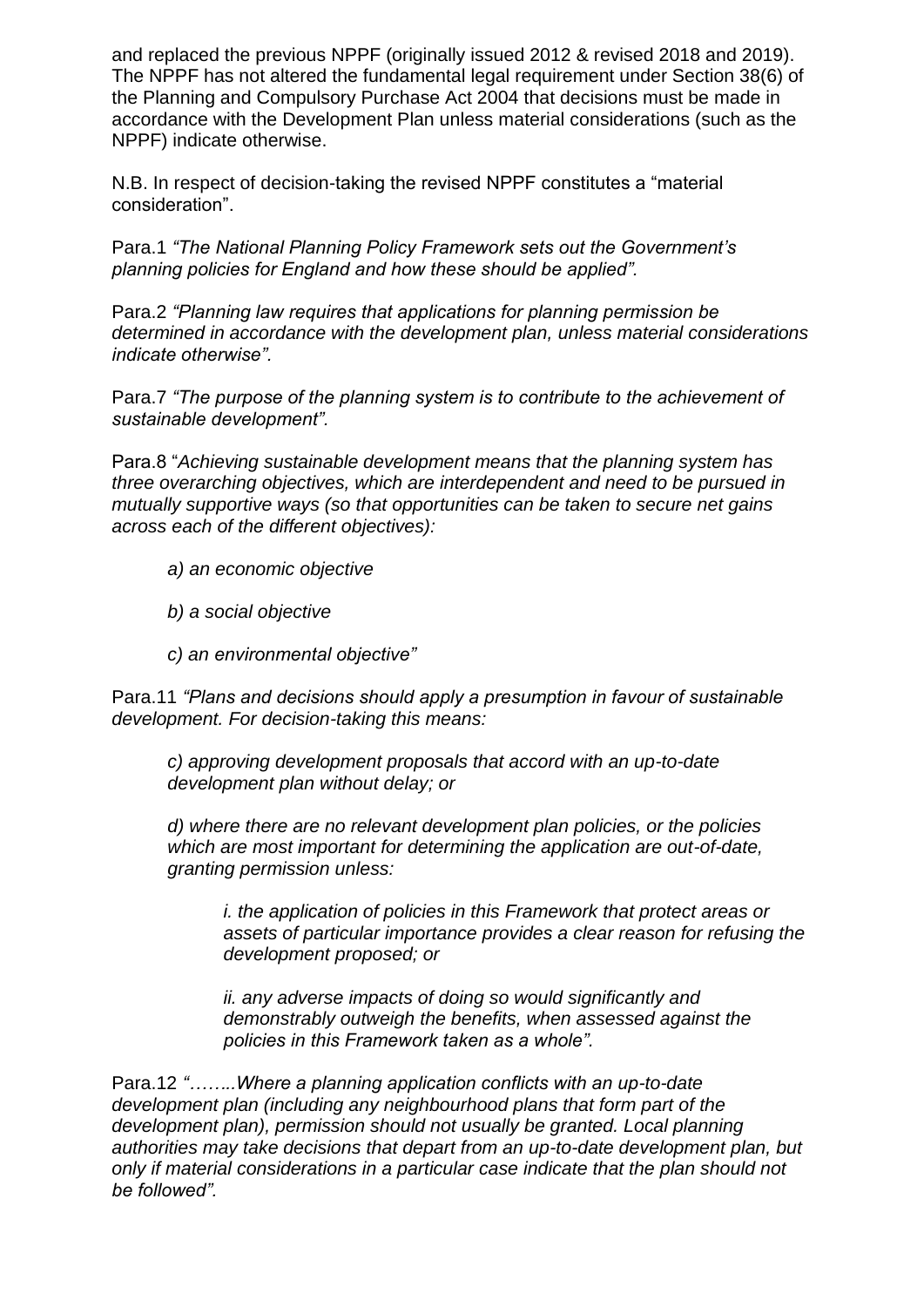Para.38 *"Local planning authorities should approach decisions on proposed development in a positive and creative way…... Decision-makers at every level should seek to approve applications for sustainable development where possible".*

Para.47 *"Planning law requires that applications for planning permission be determined in accordance with the development plan, unless material considerations indicate otherwise. Decisions on applications should be made as quickly as possible, and within statutory timescales unless a longer period has been agreed by the applicant in writing".*

Para.81 *"Planning policies and decisions should help create the conditions in which businesses can invest, expand and adapt. Significant weight should be placed on the need to support economic growth and productivity, taking into account both local business needs and wider opportunities for development."*

Para.93 *"To provide the social, recreational and cultural facilities and services the community needs, planning policies and decisions should:* 

*a) plan positively for the provision and use of shared spaces, community facilities (such as local shops, meeting places, sports venues, open space, cultural buildings, public houses and places of worship) and other local services to enhance the sustainability of communities and residential environments;*

*b) take into account and support the delivery of local strategies to improve health, social and cultural well-being for all sections of the community;*

*c) guard against the unnecessary loss of valued facilities and services, particularly where this would reduce the community's ability to meet its day-today needs;* 

*d) ensure that established shops, facilities and services are able to develop and modernise, and are retained for the benefit of the community; and*

*e) ensure an integrated approach to considering the location of housing, economic uses and community facilities and services."*

Para.104 "*Transport issues should be considered from the earliest stages of planmaking and development proposals, so that:*

*a) the potential impacts of development on transport networks can be addressed;*

*b) opportunities from existing or proposed transport infrastructure, and changing transport technology and usage, are realised – for example in relation to the scale, location or density of development that can be accommodated;*

*c) opportunities to promote walking, cycling and public transport use are identified and pursued;*

*d) the environmental impacts of traffic and transport infrastructure can be identified, assessed and taken into account – including appropriate opportunities for avoiding and mitigating any adverse effects, and for net environmental gains; and*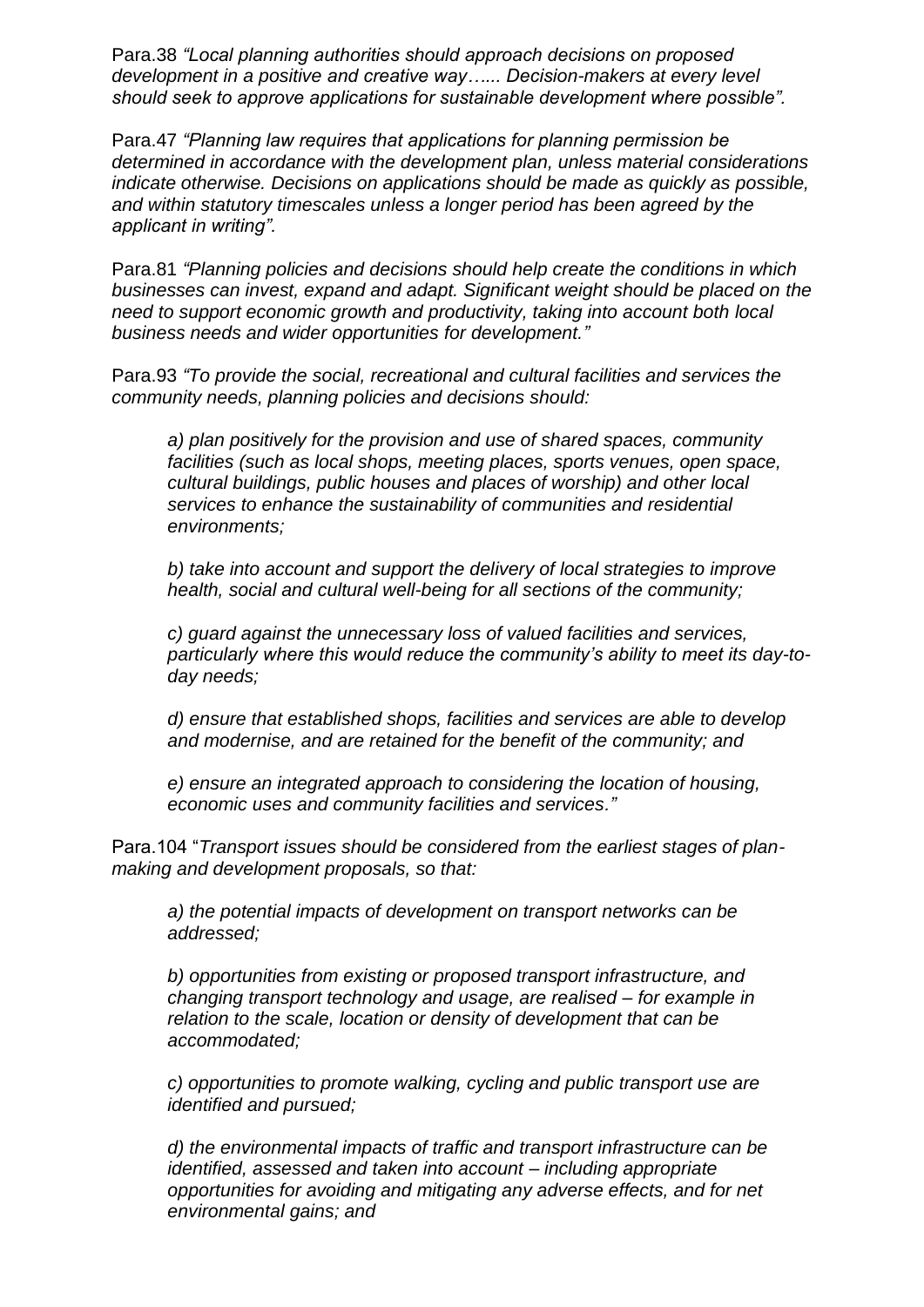*e) patterns of movement, streets, parking and other transport considerations are integral to the design of schemes, and contribute to making high quality places."*

Para.105 *"The planning system should actively manage patterns of growth in support of these objectives. Significant development should be focused on locations which are or can be made sustainable, through limiting the need to travel and offering a genuine choice of transport modes. This can help to reduce congestion and emissions, and improve air quality and public health. However, opportunities to maximise sustainable transport solutions will vary between urban and rural areas, and this should be taken into account in both plan-making and decision-making."*

Para.110 *"In assessing sites that may be allocated for development in plans, or specific applications for development, it should be ensured that:*

*a) appropriate opportunities to promote sustainable transport modes can be – or have been – taken up, given the type of development and its location;*

*b) safe and suitable access to the site can be achieved for all users;*

*c) the design of streets, parking areas, other transport elements and the content of associated standards reflects current national guidance, including the National Design Guide and the National Model Design Code; and*

*d) any significant impacts from the development on the transport network (in terms of capacity and congestion), or on highway safety, can be cost effectively mitigated to an acceptable degree."*

Para.111 *"Development should only be prevented or refused on highways grounds if there would be an unacceptable impact on highway safety, or the residual cumulative impacts on the road network would be severe."*

Para.112 *"Within this context, applications for development should:*

*a) give priority first to pedestrian and cycle movements, both within the scheme and with neighbouring areas; and second – so far as possible – to facilitating access to high quality public transport, with layouts that maximise the catchment area for bus or other public transport services, and appropriate facilities that encourage public transport use;*

*b) address the needs of people with disabilities and reduced mobility in relation to all modes of transport;*

*c) create places that are safe, secure and attractive – which minimise the scope for conflicts between pedestrians, cyclists and vehicles, avoid unnecessary street clutter, and respond to local character and design standards;*

*d) allow for the efficient delivery of goods, and access by service and emergency vehicles; and*

*e) be designed to enable charging of plug-in and other ultra-low emission vehicles in safe, accessible and convenient locations."*

Para.119 *"Planning policies and decisions should promote an effective use of land in meeting the need for homes and other uses, while safeguarding and improving the*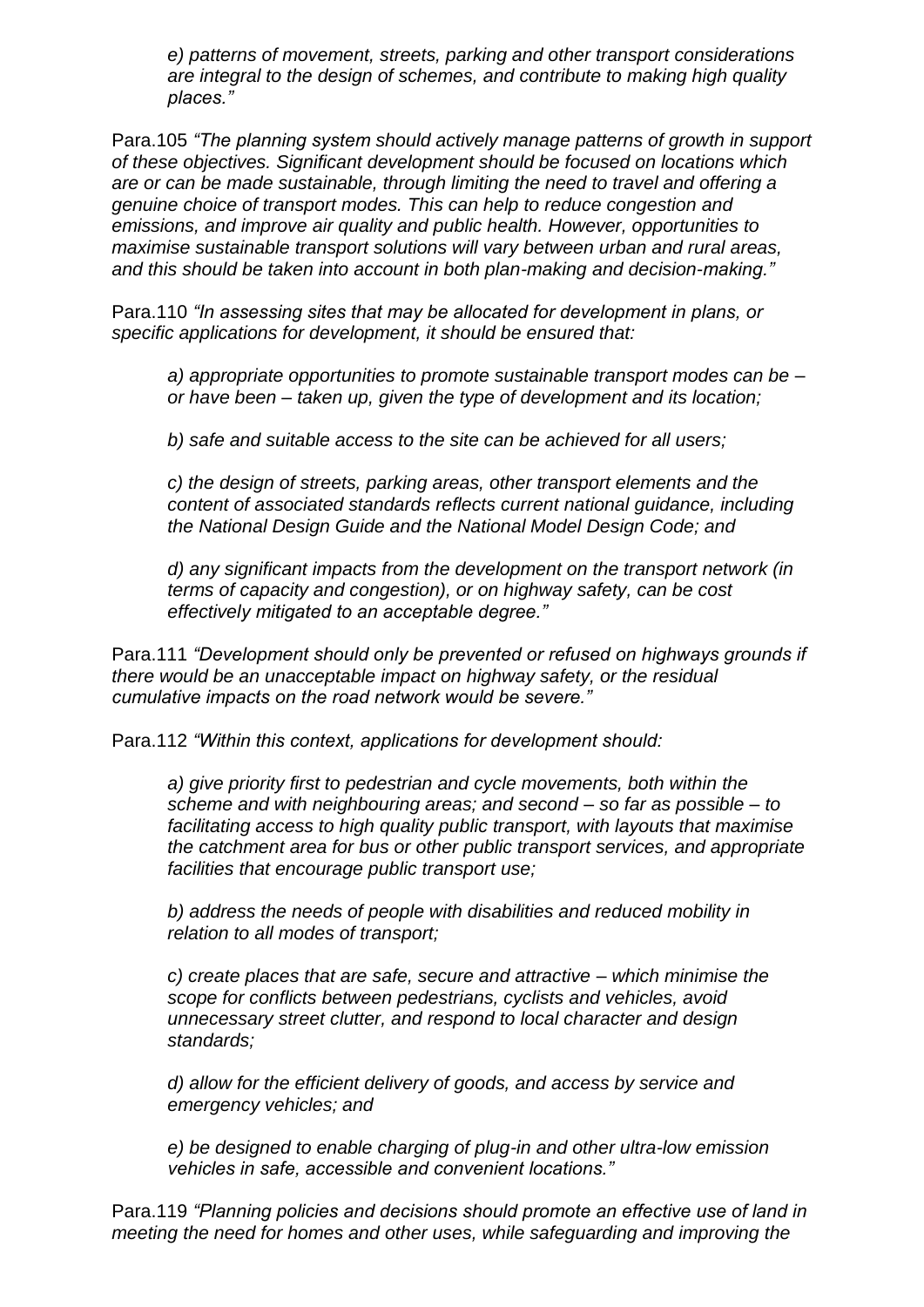*environment and ensuring safe and healthy living conditions. Strategic policies should set out a clear strategy for accommodating objectively assessed needs, in a way that makes as much use as possible of previously-developed or 'brownfield' land."*

Para.124 *"Planning policies and decisions should support development that makes efficient use of land, taking into account:*

*a) the identified need for different types of housing and other forms of development, and the availability of land suitable for accommodating it;*

*b) local market conditions and viability;*

*c) the availability and capacity of infrastructure and services – both existing and proposed – as well as their potential for further improvement and the scope to promote sustainable travel modes that limit future car use;*

*d) the desirability of maintaining an area's prevailing character and setting (including residential gardens), or of promoting regeneration and change; and*

*e) the importance of securing well-designed, attractive and healthy places."*

Para.126 *"The creation of high quality, beautiful and sustainable buildings and places is fundamental to what the planning and development process should achieve. Good design is a key aspect of sustainable development, creates better places in which to live and work and helps make development acceptable to communities. Being clear about design expectations, and how these will be tested, is essential for achieving this. So too is effective engagement between applicants, communities, local planning authorities and other interests throughout the process."*

Para.130 *"Planning policies and decisions should ensure that developments:*

*a) will function well and add to the overall quality of the area, not just for the short term but over the lifetime of the development;*

*b) are visually attractive as a result of good architecture, layout and appropriate and effective landscaping;*

*c) are sympathetic to local character and history, including the surrounding built environment and landscape setting, while not preventing or discouraging appropriate innovation or change (such as increased densities);*

*d) establish or maintain a strong sense of place, using the arrangement of streets, spaces, building types and materials to create attractive, welcoming and distinctive places to live, work and visit;*

*e) optimise the potential of the site to accommodate and sustain an appropriate amount and mix of development (including green and other public space) and support local facilities and transport networks; and*

*f) create places that are safe, inclusive and accessible and which promote health and well-being, with a high standard of amenity for existing and future users 49; and where crime and disorder, and the fear of crime, do not undermine the quality of life or community cohesion and resilience."*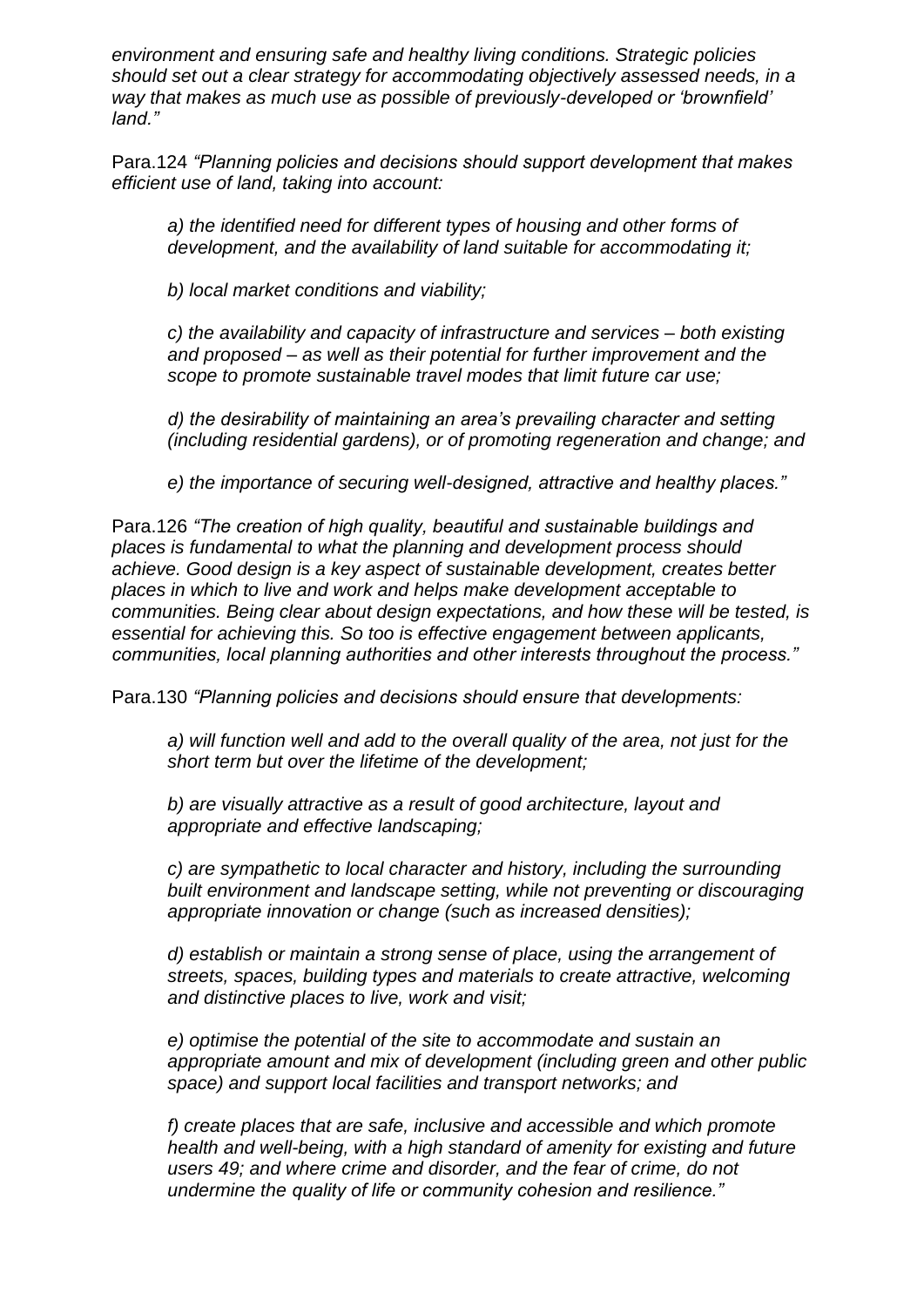Para.131 *"Trees make an important contribution to the character and quality of urban environments, and can also help mitigate and adapt to climate change. Planning policies and decisions should ensure that new streets are tree-lined, that opportunities are taken to incorporate trees elsewhere in developments (such as parks and community orchards), that appropriate measures are in place to secure the long-term maintenance of newly-planted trees, and that existing trees are retained wherever possible."*

Para.134 *"Development that is not well designed should be refused, especially where it fails to reflect local design policies and government guidance on design, taking into account any local design guidance and supplementary planning documents such as design guides and codes. Conversely, significant weight should be given to:*

*a) development which reflects local design policies and government guidance on design, taking into account any local design guidance and supplementary planning documents such as design guides and codes; and/or*

*b) outstanding or innovative designs which promote high levels of sustainability, or help raise the standard of design more generally in an area, so long as they fit in with the overall form and layout of their surroundings."*

Para.174 *"Planning policies and decisions should contribute to and enhance the natural and local environment by:*

*a) protecting and enhancing valued landscapes, sites of biodiversity or geological value and soils (in a manner commensurate with their statutory status or identified quality in the development plan);*

*d) minimising impacts on and providing net gains for biodiversity, including by establishing coherent ecological networks that are more resilient to current and future pressures;*

*e) preventing new and existing development from contributing to, being put at unacceptable risk from, or being adversely affected by, unacceptable levels of soil, air, water or noise pollution or land instability. Development should, wherever possible, help to improve local environmental conditions such as air and water quality, taking into account relevant information such as river basin management plans; and*

*f) remediating and mitigating despoiled, degraded, derelict, contaminated and unstable land, where appropriate."*

Para.185 *"Planning policies and decisions should also ensure that new development is appropriate for its location taking into account the likely effects (including cumulative effects) of pollution on health, living conditions and the natural environment, as well as the potential sensitivity of the site or the wider area to impacts that could arise from the development. In doing so they should:*

*a) mitigate and reduce to a minimum potential adverse impacts resulting from noise from new development – and avoid noise giving rise to significant adverse impacts on health and the quality of life;*

*b) identify and protect tranquil areas which have remained relatively undisturbed by noise and are prized for their recreational and amenity value for this reason; and*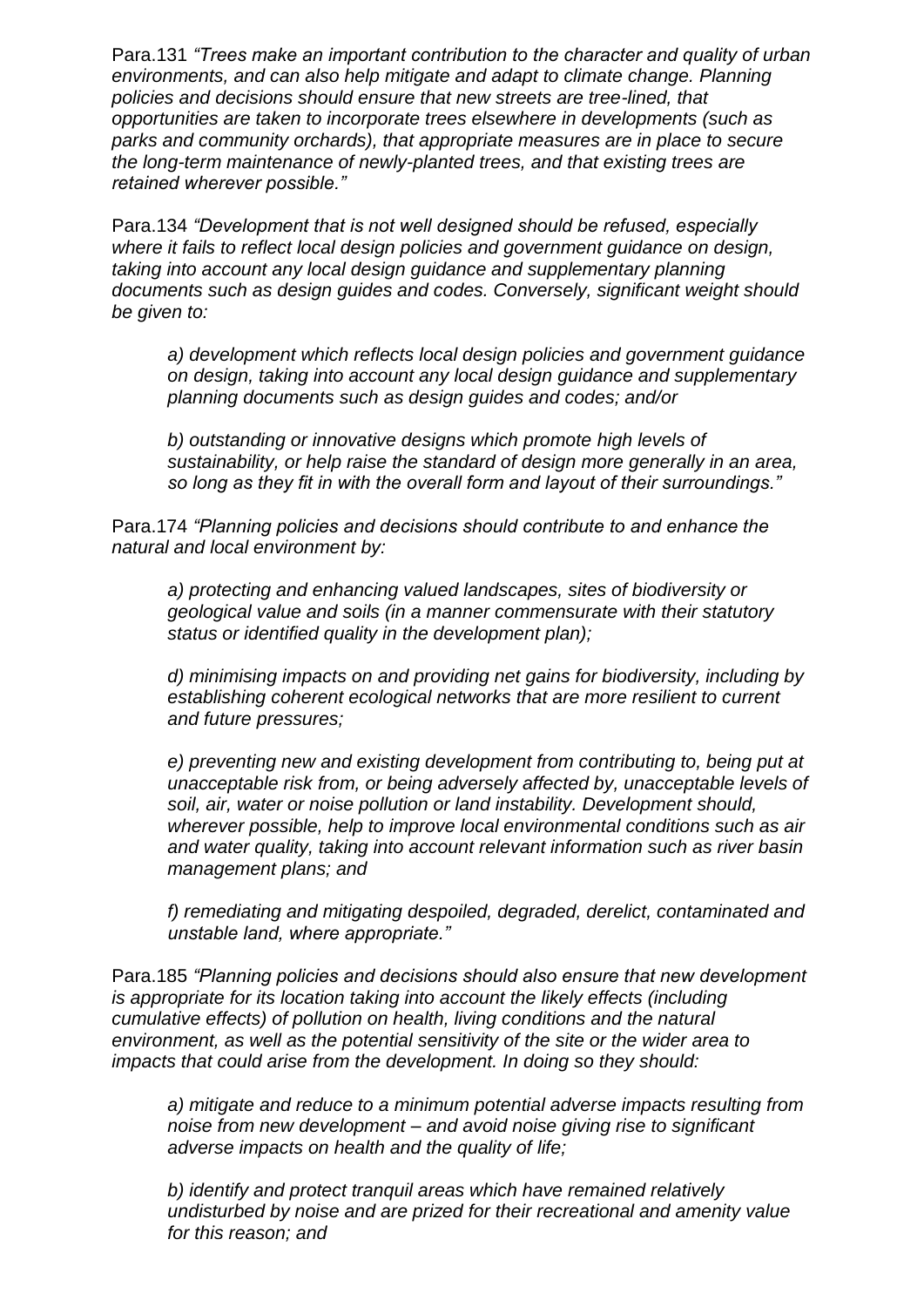*c) limit the impact of light pollution from artificial light on local amenity, intrinsically dark landscapes and nature conservation."*

Para.194 *"In determining applications, local planning authorities should require an applicant to describe the significance of any heritage assets affected, including any contribution made by their setting. The level of detail should be proportionate to the assets' importance and no more than is sufficient to understand the potential impact of the proposal on their significance. As a minimum the relevant historic environment record should have been consulted and the heritage assets assessed using appropriate expertise where necessary. Where a site on which development is proposed includes, or has the potential to include, heritage assets with archaeological interest, local planning authorities should require developers to submit an appropriate desk-based assessment and, where necessary, a field evaluation."*

Para.195 *"Local planning authorities should identify and assess the particular significance of any heritage asset that may be affected by a proposal (including by development affecting the setting of a heritage asset) taking account of the available evidence and any necessary expertise. They should take this into account when considering the impact of a proposal on a heritage asset, to avoid or minimise any conflict between the heritage asset's conservation and any aspect of the proposal."*

Para.197 *"In determining applications, local planning authorities should take account of:*

*a) the desirability of sustaining and enhancing the significance of heritage assets and putting them to viable uses consistent with their conservation;*

*b) the positive contribution that conservation of heritage assets can make to sustainable communities including their economic vitality; and*

*c) the desirability of new development making a positive contribution to local character and distinctiveness."*

Para.199 *"When considering the impact of a proposed development on the significance of a designated heritage asset, great weight should be given to the asset's conservation (and the more important the asset, the greater the weight should be). This is irrespective of whether any potential harm amounts to substantial harm, total loss or less than substantial harm to its significance."*

Para.201 *"Where a proposed development will lead to substantial harm to (or total loss of significance of) a designated heritage asset, local planning authorities should refuse consent, unless it can be demonstrated that the substantial harm or total loss is necessary to achieve substantial public benefits that outweigh that harm or loss, or all of the following apply:*

*a) the nature of the heritage asset prevents all reasonable uses of the site; and*

*b) no viable use of the heritage asset itself can be found in the medium term through appropriate marketing that will enable its conservation; and*

*c) conservation by grant-funding or some form of not for profit, charitable or public ownership is demonstrably not possible; and*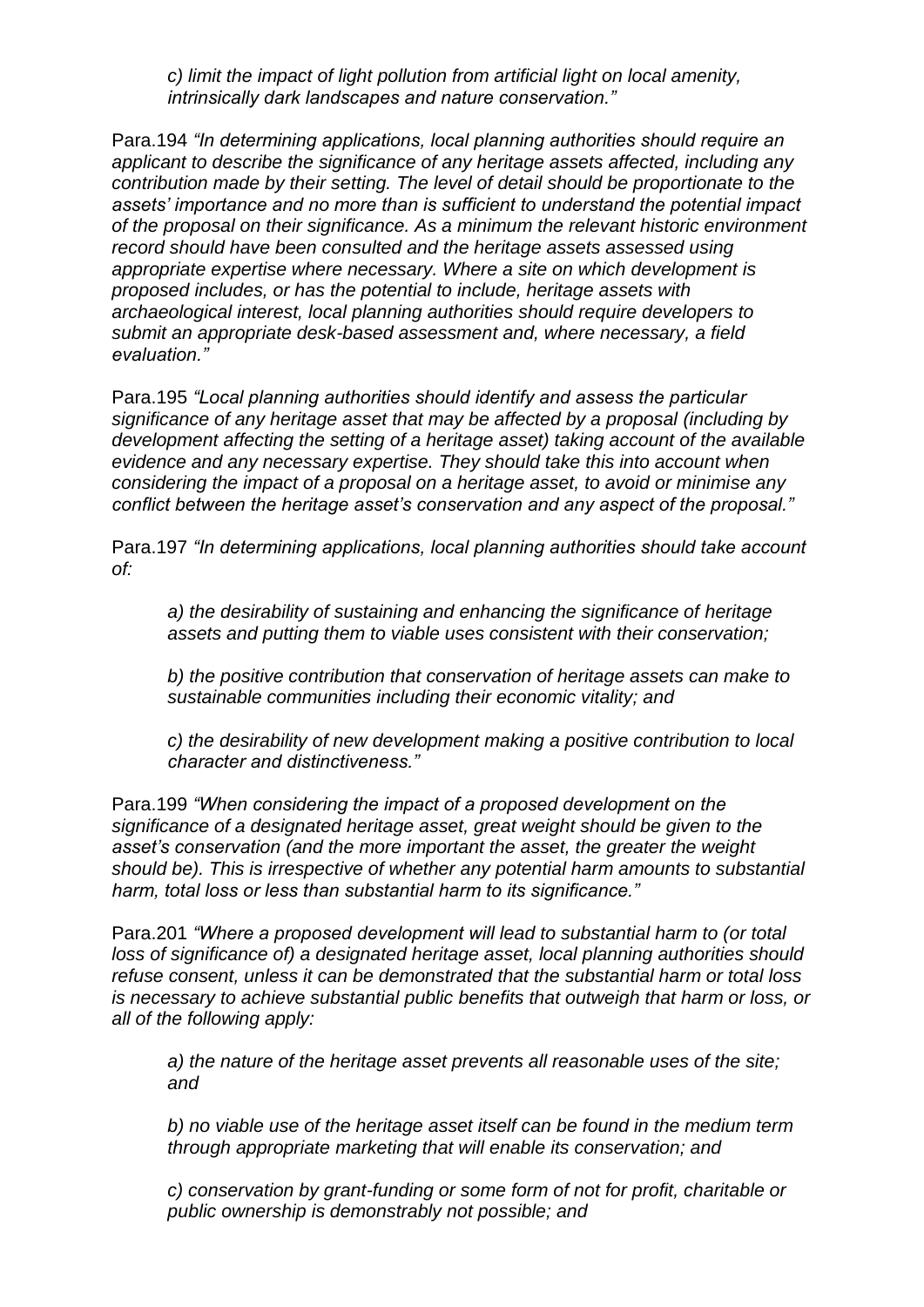*d) the harm or loss is outweighed by the benefit of bringing the site back into use."*

Para.202 *"Where a development proposal will lead to less than substantial harm to the significance of a designated heritage asset, this harm should be weighed against the public benefits of the proposal including, where appropriate, securing its optimum viable use."*

Para.219 *"existing policies should not be considered out-of-date simply because they were adopted or made prior to the publication of this Framework. Due weight should be given to them, according to their degree of consistency with this Framework (the closer the policies in the plan to the policies in the Framework, the greater the weight that may be given)".*

#### **RELEVANT PLANNING HISTORY**

DC027913: Somersby House. Change of use of this premises from a dwelling to a day nursery on ground floor and residential accommodation above. Approved 2008 subject to the condition that the maximum number of child places at the nursery shall not exceed 30 unless the prior consent of the Local Planning Authority has been obtained.

DC053894: Daisybank Nursery. Variation of condition 1 of DC027913 to allow an increase in the maximum number of child places at the nursery to 43. Approved 2014.

DC054301: Daisybank Nursery. Demolition of existing double garage and carport and erection of a detached two storey playroom/art room. Erection of a detached single garage & office with storage above. Refused 2014 on grounds of harm to the Conservation Area arising from the proposed two storey playroom/art room.

DC057014: Daisybank Nursery. Demolition of existing double garage and carport. Erection of a detached two storey playroom/art room and a single garage with office and storage above. Approved 2015.

DC082149: Daisybank Nursery. Minor Material Amendment of condition 1 of DC057014 to facilitate amendments to the external appearance and internal layout of the development approved. At the time of writing this report this application remains under consideration by the Planning Authority.

#### **NEIGHBOUR'S VIEWS**

The occupiers of 22 neighbouring properties have been notified of the receipt of this application in writing.

In relation to the application as originally submitted (with no additional parking), 4 letters have been received objecting on the following grounds:

- Increasing the capacity of the nursery will result in increased noise levels.
- There is not enough space on the property to accommodate 60 children safely as there is not enough outside space for children to play when outside.
- Carrwood Road is an extremely busy one not only in the morning and evening traffic rush but throughout the day with traffic backed up because of Bramhall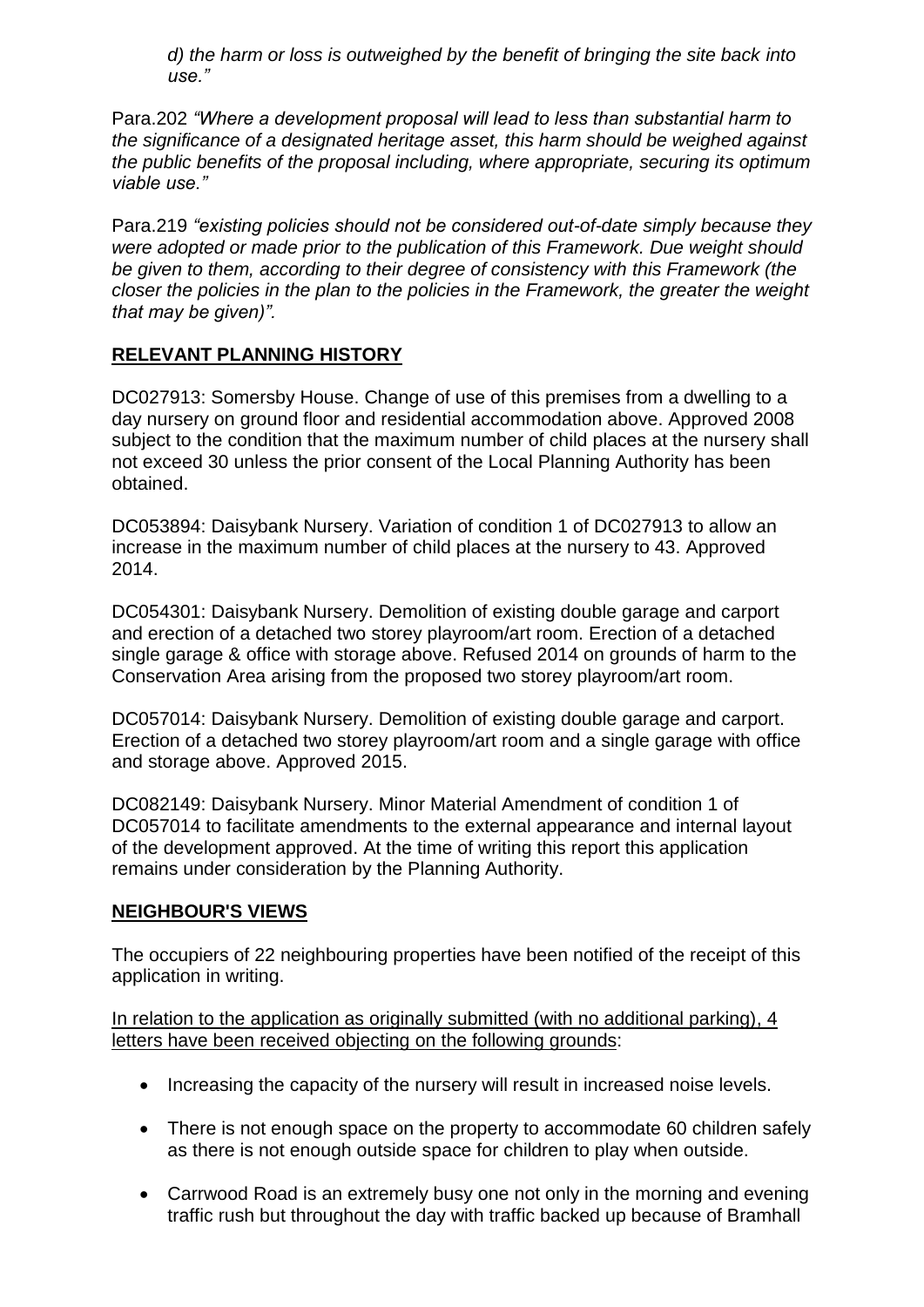Lane South Road which too is a very busy road. Additional children will result in additional air pollution and traffic jams.

- Since moving into our residence in 2010, we have faced constant issues with accessibility to our own homes. Parents of the children and staff of Daisybank Nursery continually block the entrance to Somersby Court and surrounding roads (like Rookwood Hill and St. Michaels Ave). We have even seen some park on our own lawns! Getting in and out of our properties has become increasingly difficult, and we fear the day that an ambulance or other emergency service vehicle is needed to access Somersby Court safely and effectively.
- Carrwood Road has already seen fatalities and gruesome injuries over the past years due to the amount of traffic, and increasing the number of children (and so, parents' vehicles) will pose a great safety hazard as there will be more parked cars on the road in proximity of an already dangerous junction.
- The road of Somersby Court is in a dire and disgraceful state from the amount of vehicles which come and go to the Nursery. It has been worn down and has several dangerous potholes which we have to navigate very carefully (although it is often inevitable that our vehicles fall victim to these potholes due to the parents' parking on Somersby Court). Not once have the owners of Daisybank Nursery / Somersby House approached us to try to contribute towards repair of the road.
- Drop off and pick up of children causes congestion on both Somersby Court and Carrwood Road where cars enter and exit. This is close to the junction with Bramhall Lane South and Rockwood Hill and the tailback can extend considerably. Congestion is exacerbated by parking of staff and parents and it narrows the road. Frustration is felt by residents along Carrwood and Somersby and by drivers using the route who are unable to proceed normally. This translates to unsafe conditions on Bramhall Lane South, Carrwood Road and the junction between them which has already seen fatalities.
- Parents park on the access drive to load or unload children causing problems when a car attempting to leave meets one trying to enter. Early or late arrivals can enter Somersby too quickly and have to avoid children and pedestrians as well as parked vehicles.
- We are suffering a loss of privacy due to the nursery staff parking. Although planning permission has not been approved for a parking space to the side of the nursery building, they continue to park 2 cars there and have also begun to reverse park 2 vehicles on the grass section behind the nursery which just accommodates them. These vehicles are large new SUV types which are high and have lights constantly on when running. Their lights shine straight into our home and illuminate the lounge, dining and hall areas all the way into our bedroom.
- The minivan garage we understand, is to be converted to a play area in order to accommodate the proposed increase in places and support the gym business. The fitness for purpose of these spaces for these activities and the space requirements for those places are unknown to us but the lack of garaging of the minivan will mean the continued use for staff parking on the side and back of the nursery property and the continuation of visibility into our home which we oppose.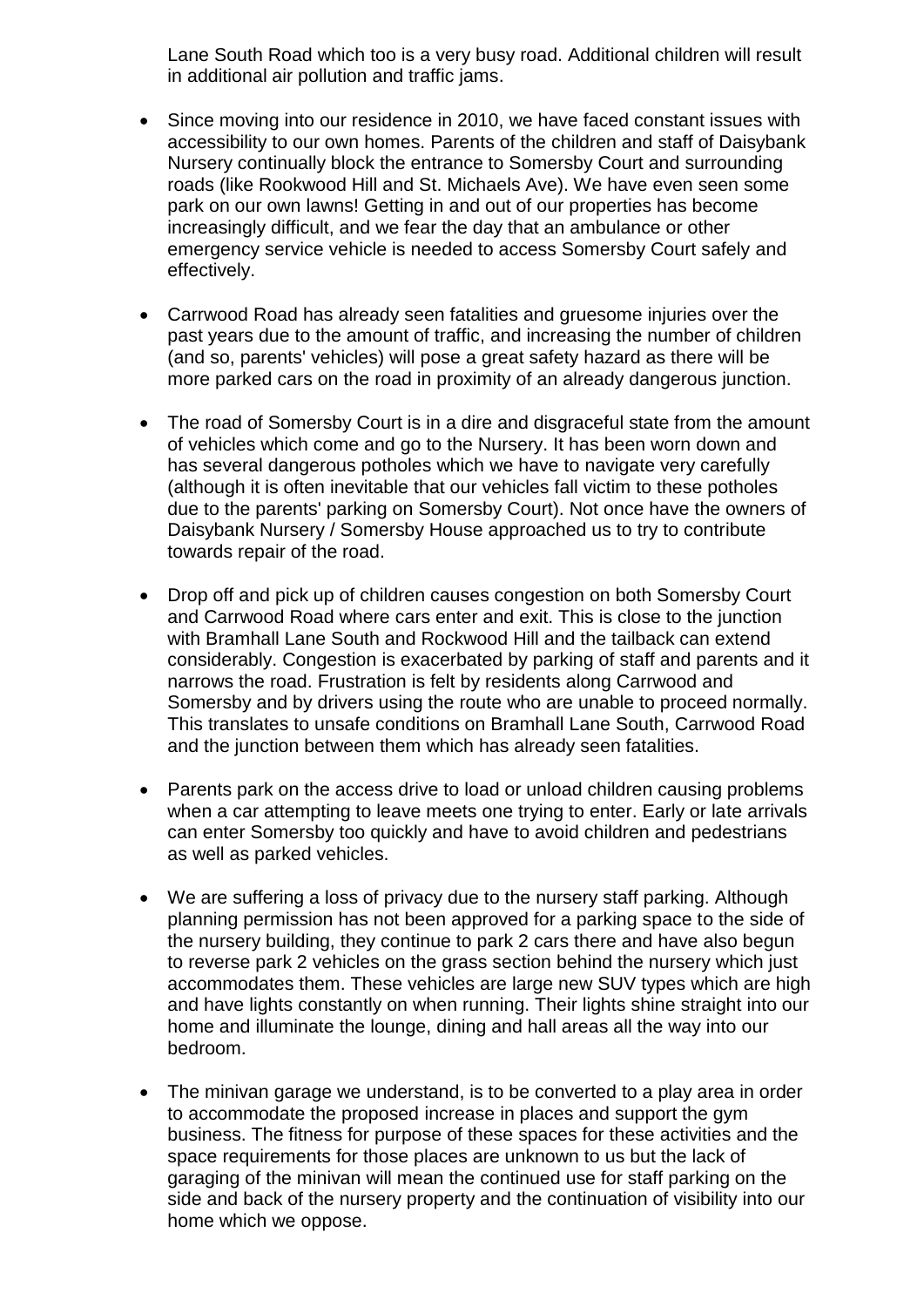There are restrictive covenants in place to protect the residents of all four adjacent dwellings. Covenants in terms of accessibility have now been broken by the present owners of Somersby House, and we are considering legal advice. We are just unable to simply access our homes during peak times.

#### 20 letters have been received supporting the application on the following grounds:

- Our son has attended Daisybank since January 2019 and we have been so pleased with the care, early years education and support provided by the nursery over the last few years. Our daughter was born in March 2020 and is one of the original lockdown babies, unfortunately we are still waiting for a suitable place to become available at Daisybank as our first-choice nursery that we would very much like her to attend. It would really help us to have both children at the same nursery and it will greatly help our daughter's transition into early years education if she could attend somewhere we are very comfortable and familiar with as opposed to starting somewhere new which is further away from our home.
- We are residents of Carrwood Road and our proximity to Daisybank is very fortunate and it has greatly assisted us being able to walk to the nursery each day. It is frustrating that we are having to look for alternative childcare solutions which will undoubtedly involve travelling by car which is undesirable, particularly on days when we are working from home and have no other need to travel. In fact, two new families moved into our road recently and they have all requested places for their pre-school age children at the nursery since moving into the local community, which illustrates how sought after their places are in the immediate neighbourhood alone.
- Daisybank has been and continues to be a well-loved and fantastic early years childcare provider in the local area and we would be thrilled if our daughter could join her brother at the nursery if the overall capacity for new children can be increased.
- As parents of one child who has attended for 3 years and one who is looking to start February, I cannot begin to explain the exception service and attention given. The services provided are essential, especially when the demographics of the surrounding area are changing so much, with younger families moving in. Without additional spaces at high quality nurseries then so many children of future generations will be left behind others. Now is not a time to be stifling the growth of established educational and childcare settings. Especially those that are so central to local communities.
- We live around the corner on Bramhall Lane South and walk to and from nursery, I also notice a number of other families walk to the nursery from the surrounding area and the parking facilities always seem to be plenty for the parents with no major issues/backlogs. I understand there is a need for additional nursery places also to accommodate siblings, it is so important for families to be able to send siblings to the same nursery, and Daisybank really foster the relationship between siblings whilst at nursery together which is invaluable and really helps the younger sibling settle and develop.
- Our family is expected to grow in the next few years and we would be looking to use the nursery for future siblings meaning the increase in places would be very important to us. Our primary mode of travel is via a short walk to the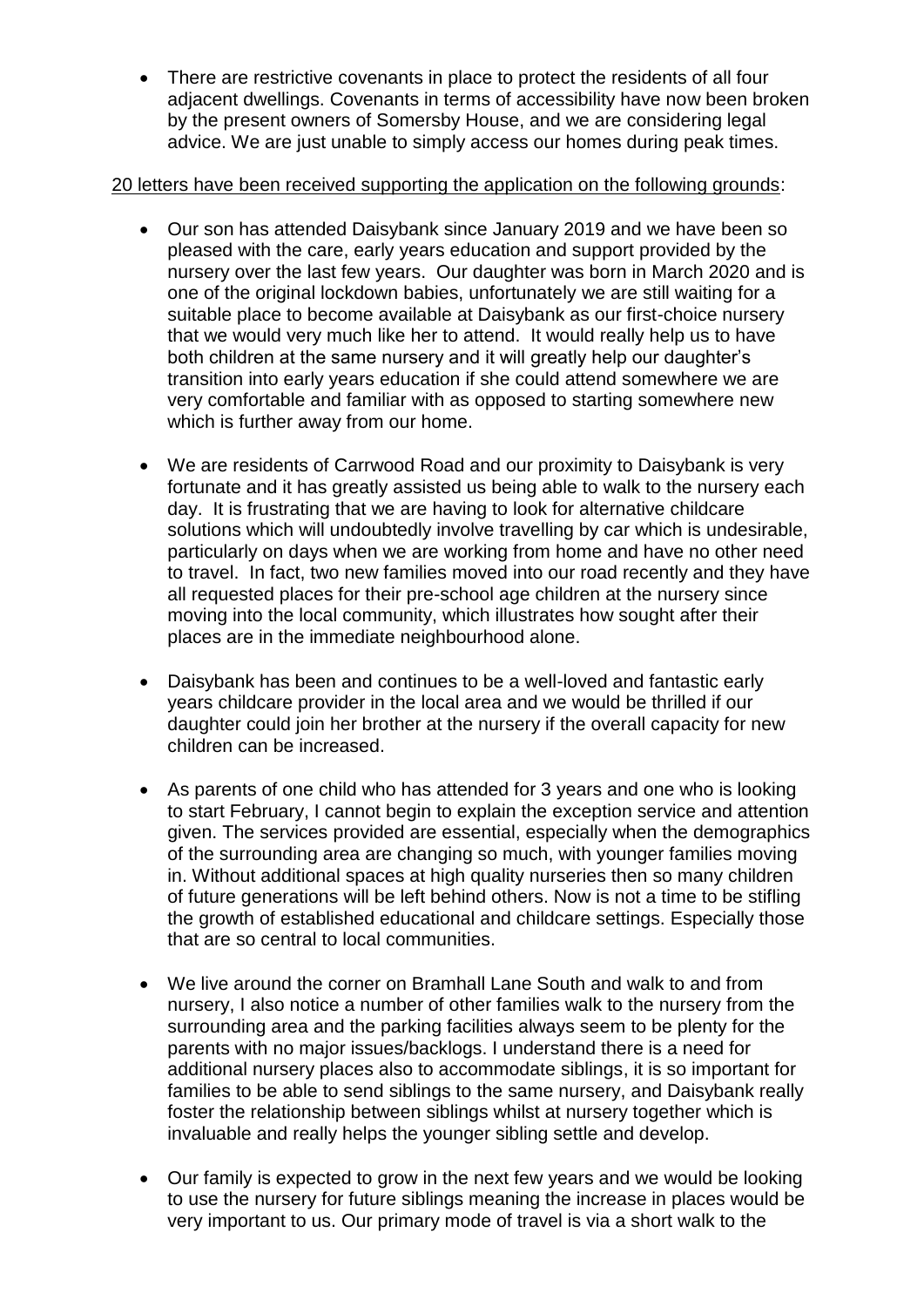nursery which I know is the same case for most other parents, meaning the increase would not be a concern to parking / traffic.

- The nursery has a parking system is place which means there's no need for parking on the main road and I believe 35% of children attending Daisybank walk to and from nursery. Therefore, I believe the nursery is contributing to meeting Stockport Council's Core Strategy by identifying needs of existing parents and providing childcare provision.
- We live locally and alternated between driving and walking our daughter in, we have always found the drop off and pick up to be extremely well managed especially around parking.
- We were extremely lucky to be able to get a space for our son also. After looking around many nurseries, Daisybank far outshone all others. I would have been devastated had we have had to split up our children, if a space had not been available. On these grounds I feel it is imperative that the application by Daisybank should be accepted. They are of such value to our family, and many more. I think it would be a huge benefit to the families of this area to be able have their children looked after by Daisybank.
- Myself, my husband and our two boys live 400 meters from the nursery. Currently our oldest attends the nursery three days a week and we hope our youngest one will also be able to join the nursery from June next year. The nursery is a very valued part of our family life. It has allowed myself and my husband to continue with full time work. The nursery and its staff are valued when it comes to our son's development, not only educationally but also on a social level. Residing so close to the nursery also makes it so accessible for us meaning we can walk there and back in a matter of minutes. Not only is this better for the environment but it is so easy and convenient for us also.
- Through conversations with neighbours, friends and fellow school parents it is clear that there is a need for additional nursery places to support families living in and around Bramhall. Many of our friends have been unable to secure a nursery place or have been forced to book a nursery place when their child is only a few weeks old and before they have planned their return to work. As Daisybank is one of the most popular nurseries in the local area it would benefit the children and families to have space for additional places to accommodate this need.

#### In response to the application as amended to include additional parking a further 3 letters have been received objecting on the following grounds:

- The amended plans do not overcome our concerns. Having additional parking to the rear of the nursery will increase accessibility issues to our home.
- The 6 drop off / pick up spaces in the front of the nursery will just cause more chaos in terms of accessing our own properties. There is not enough room for 6 cars and 3 staff spaces - waiting parents will just be jammed and gridlocked. It is nonsensical and traffic flow will be confusing. It will also be a major eyesore.
- The addition of '2 sleeping policeman speedbumps' is superfluous. The main issue we have is not speeding but congestion. We also do not have pedestrian pavements, so the bumps will be a hindrance when we have to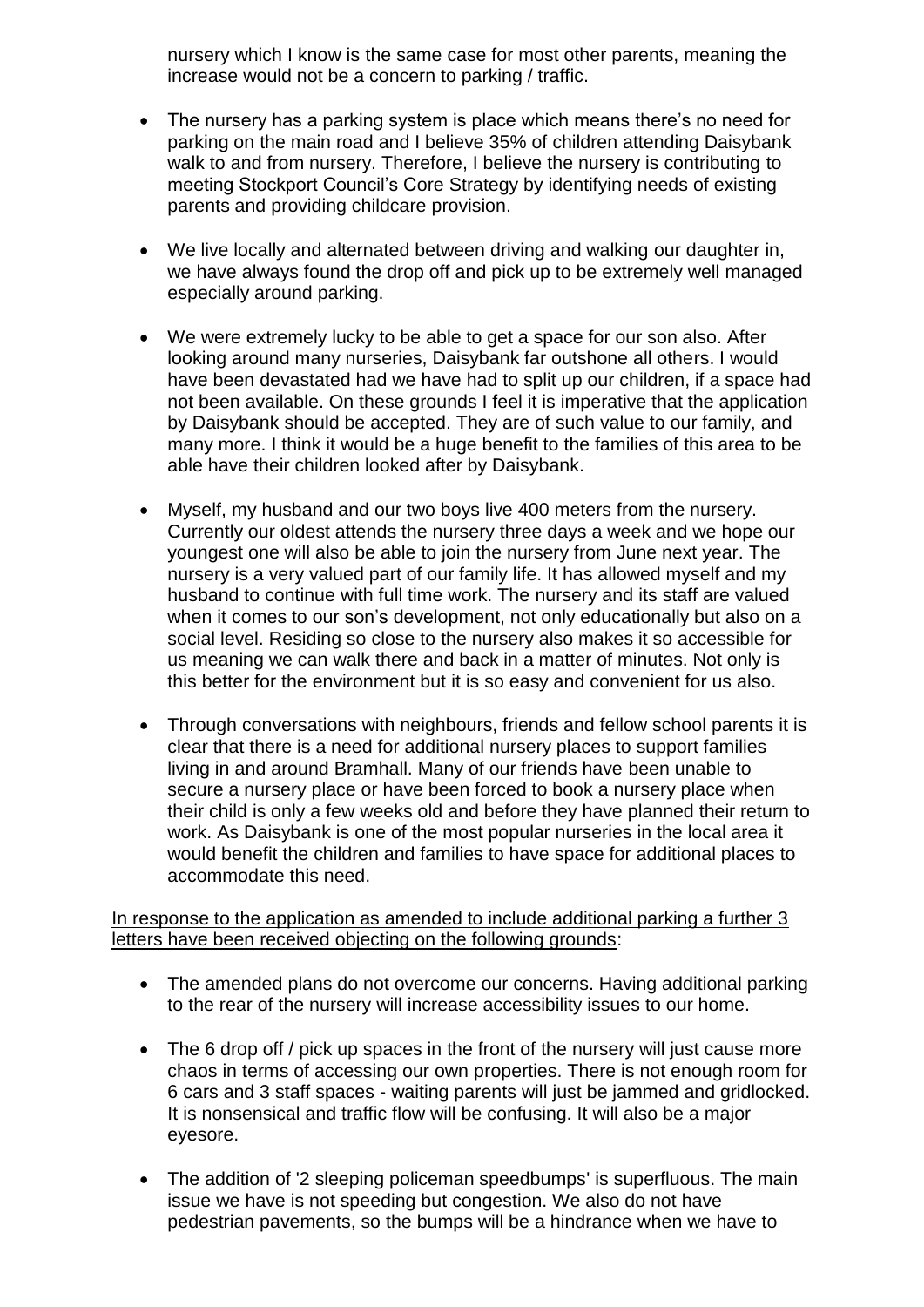take the bins, walk up the road at night or for those pushing buggies. They should be removed from the plans. The road is also still in a very poor state and needs total resurfacing - which the nursery still refuses to do.

- We are concerned that the Highway Engineer not been involved in the discussions regarding the new drop off/pick up zone. If they have had any involvement why have we not been informed of their findings?
- The trees on the central island that is to be removed are protected so permission will have to be approved for their removal.
- The new drop off/pick up zones has allocated only 6 parking spaces. There are no guide lines as to which way parents should enter or leave the site cartilage and this will cause huge disruptions, blocking in parked cars and causing major congestion. This could be extremely dangerous for all of the parents and particularly the young children.
- In March 2014, the nursery applied for the grass verge around Somersby House to be converted into a lay-by. They were refused permission as the loss of garden setting would fail to preserve or enhance the special character and appearance of Bramhall Park Conservation Area. If these lay-bys were now granted, it would be grossly unfair on the residents of Numbers 2, 3 and 4.

In support of the amended plans the following comments have also been received:

- Putting in a pedestrian route from Carrwood Road via the existing gate is an excellent idea. We have often wondered why this had not been carried out earlier. This will be much safer for the minority of parents, who prefer to walk their children to the Nursery.
- For the past 2 months, the minibus has not been parked at Daisybank Nursery, freeing up an extra 2 parking spaces for parents and staff. Traffic has flowed far more smoothly and now the potholes have been filled in, all the parents use the drop off /pick up zones correctly.

## **CONSULTEE RESPONSES**

Early Years Provision – support the application. In Bramhall there is a need for additional 0-5 years places and particularly in the 0-3 years age range. These younger children cannot be accommodated by the local maintained nursery classes who mainly take aged 3 and 4 year old children. So an increase at Daisy Bank Nursery should not directly impact on a school nursery place. We know from our sufficiency surveys that there are more children aged  $0 - 5$  years than places available in the Bramhall area. We also know that some parents travel further afield for places which may be a preferred choice but may also be because there is not enough local provision.

Occupancies in the day nurseries and pre-schools is over 90% in the area suggesting that they have little capacity for additional children. As the applicant believes that many of the additional children will be siblings of existing children at the nursery, such as new babies, this will also have reduced impact on any additional traffic in the area. It is also understood that there will be sufficient parking.

Highway Engineer- in response to the application as amended, the drawing shows the hardstanding area to the front of the property to be reconfigured with an area of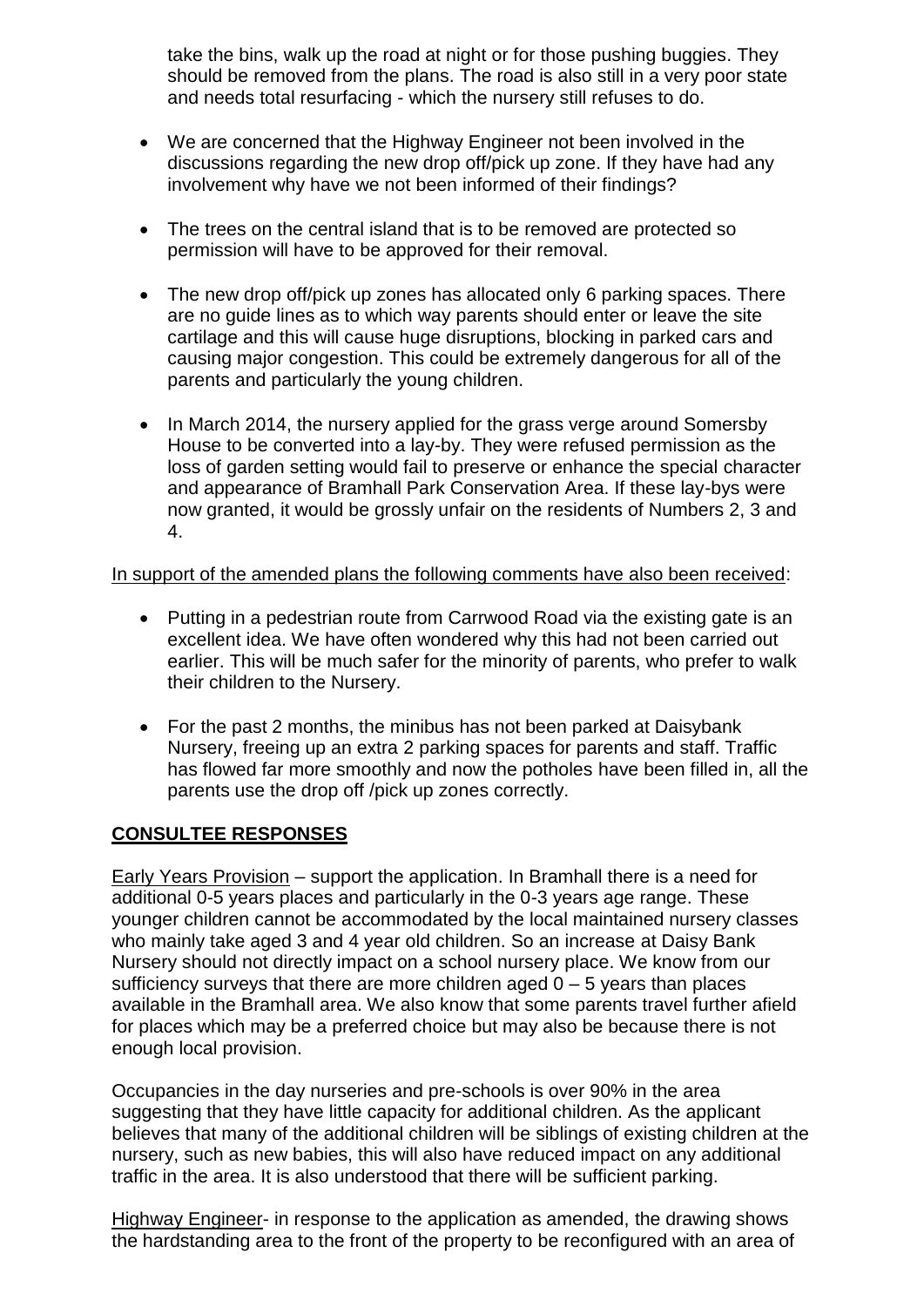landscaping removed to enable an increase in parking provision. The area would be formed with 6 drop off/pick up spaces for parental/guardian use, 2 staff spaces, space for a minibus and a disabled person space. To the rear of the property there would be 3 family/staff parking spaces laid out.

The revision to the frontage hardstanding area and removal of a circulatory landscaped area will enable a layout that is more practical and one that should not give rise to unacceptable risk to the safety of parents and children. I am satisfied that the provision of 6 drop off / pick up spaces will be adequate to meet the likely and realistic needs of a 60 place day nursery. I am also comfortable from observation on site and the surrounding area and from discussion with the applicant that the provision of 2 staff spaces plus a disabled space to the front in conjunction with the family/staff parking to the rear will be adequate to meet likely and realistic staffing needs.

It is important to note that some existing staff reside in the property so I feel it is necessary that some form of restriction is imposed should permission be granted, to ensure that the use as a day nursery remains ancillary to the residential use at the site at all times. This will avoid a separate business being established or taking over within part of the property which may not employ the residents and consequently would have a greater staff parking demand.

This revised drawing and discussion with the applicant also acknowledges improvement to the means of access to the site both for vehicular and pedestrian traffic that would be delivered as part of the nursery expansion.

An existing pedestrian link from Carrwood Road would be improved with landscaping and steps to be removed, the route regraded to a 1:20 incline and a new surfacing provided. This would ensure a safer and suitable alternative means of access for pedestrians, the matters of detail being capable of conditional control.

The existing shared vehicular access link into Somersby Court would be resurfaced and traffic calming measures installed to reduce the risk of excessive vehicle speed. This would ensure a suitable environment and means of vehicular access to the site, mitigating for the likely small increase in vehicle passage that would arise as a consequence of a nursery expansion. The matters of detail are capable of conditional control.

In summary I am satisfied that the improvements to the means of access for vehicular and pedestrian traffic will ensure that safe and suitable access arrangements are provided for a nursery to the scale proposed and I see no reason to express concern. Adequate provision would be made for staff and parent/guardian parking and drop off/pick up within the site which should ensure that overspill parking does not unacceptably affect the shared driveway or nearby highway network.

#### Condition:

No work shall take place in respect to the improvements to the means of vehicular and pedestrian access to the site until drawings and details of the works have been submitted to and approved in writing by the Local Planning Authority. The details shall include resurfacing works and the provision of traffic calming on the shared driveway and landscaping and steps removal, regrading and resurfacing to the pedestrian walkway. The expansion to the nursery and increase in children numbers shall not be implemented until the improvements to the means of access have been provided in accordance with the approved details.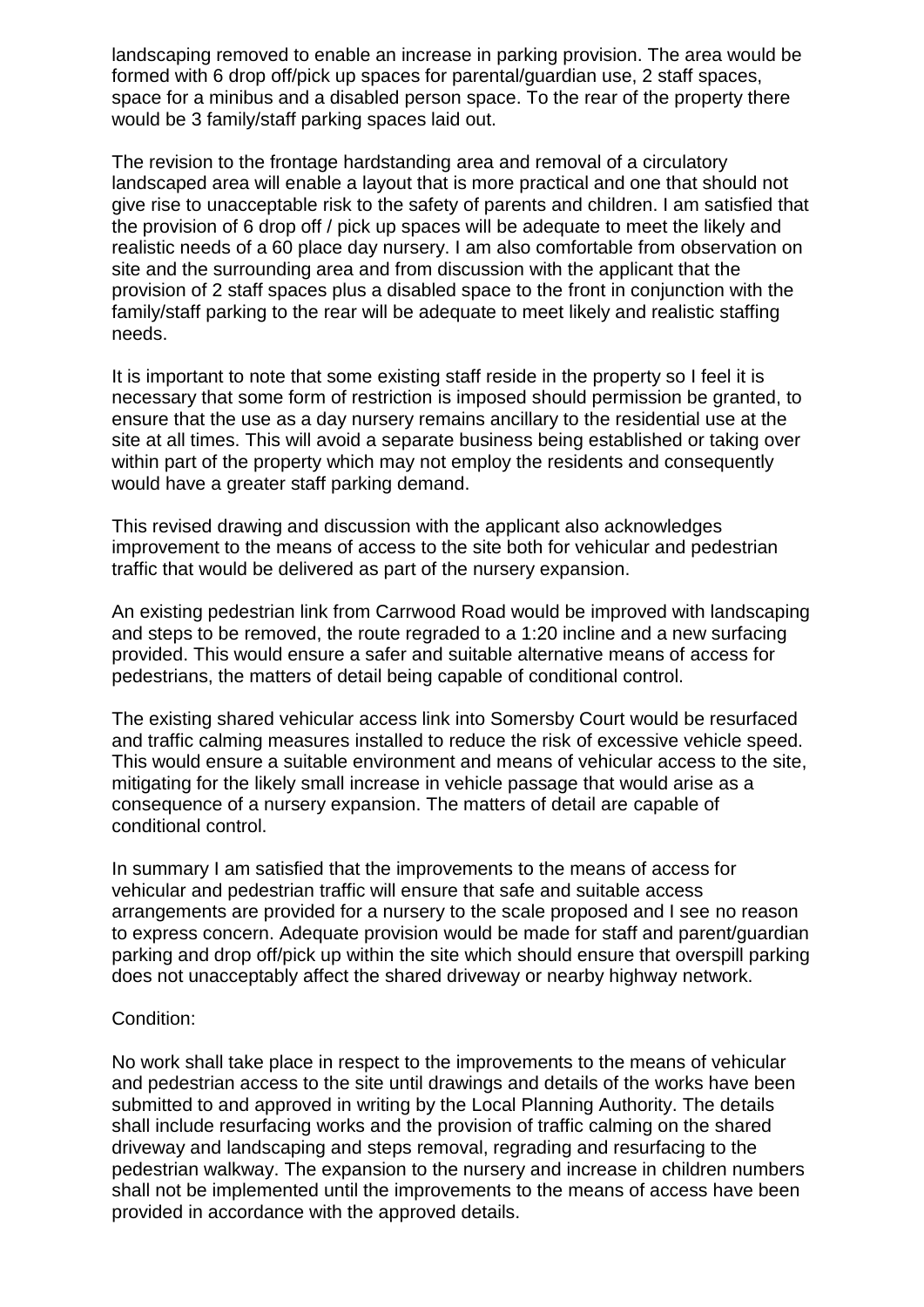#### Reason:

In order that the site will benefit from safe and practical access arrangements in accordance with Policies SIE-1 'Quality Places', CS9 'Transport and Development' and T-3 'Safety and Capacity on the Highway Network' of the Stockport Core Strategy DPD.

## Condition:

No work shall take place in respect to the improvement to the car parking and drop off/pick up facilities to be provided for the nursery until details and drawings showing how the areas will be constructed, surfaced, drained, marked out and any signage have been submitted to and approved in writing by the Local Planning Authority. The expansion to the nursery and increase in children numbers shall not be implemented until the improvements have been provided in accordance with the approved details and the car parking and drop off/pick up facilities shall thereafter be retained and shall remain available for use.

## Reason:

To ensure that adequate parking and drop off/pick up facilities are provided and that they are appropriately located and are of a safe and practical design, in accordance with Policies SD-6 'Adapting to the impacts of climate change', SIE-1 'Quality Places', T-1 Transport and Development', T-2 'Parking in Developments' and T-3 'Safety and Capacity on the Highway Network' of the Stockport Core Strategy DPD.

## Condition:

The nursery hereby approved shall be for a maximum of 60 children and shall remain ancillary to the residential use of the dwelling known as Somersby House. The nursery or dwelling shall at no time be used, let or sold as a separate business or dwelling.

## Reason:

To ensure that the proposed development does not result in a level of vehicle movements to / from the site greater than the level considered as part of the planning application and that an appropriate level of parking is provided, having regard to Policies T-1 'Transport and Development', T-2 'Parking in Developments' and T-3 'Safety and Capacity on the Highway Network' of the Stockport Core Strategy DPD.

## Condition:

The expansion to the nursery and increase in children numbers shall not be implemented until covered and secure storage for a minimum of 2 cycles, 6 scooters and 4 buggies/prams have been provided in accordance with details that have previously been submitted to and approved in writing by the Local Planning Authority. The facilities shall then be retained and shall remain available for use at all times thereafter.

## Reason:

To ensure that safe and practical cycle, scooter and buggy/pram facilities are provided so as to ensure that the site is fully accessible by all modes of transport in accordance with Policies CS9 'Transport and Development', T-1 'Transport and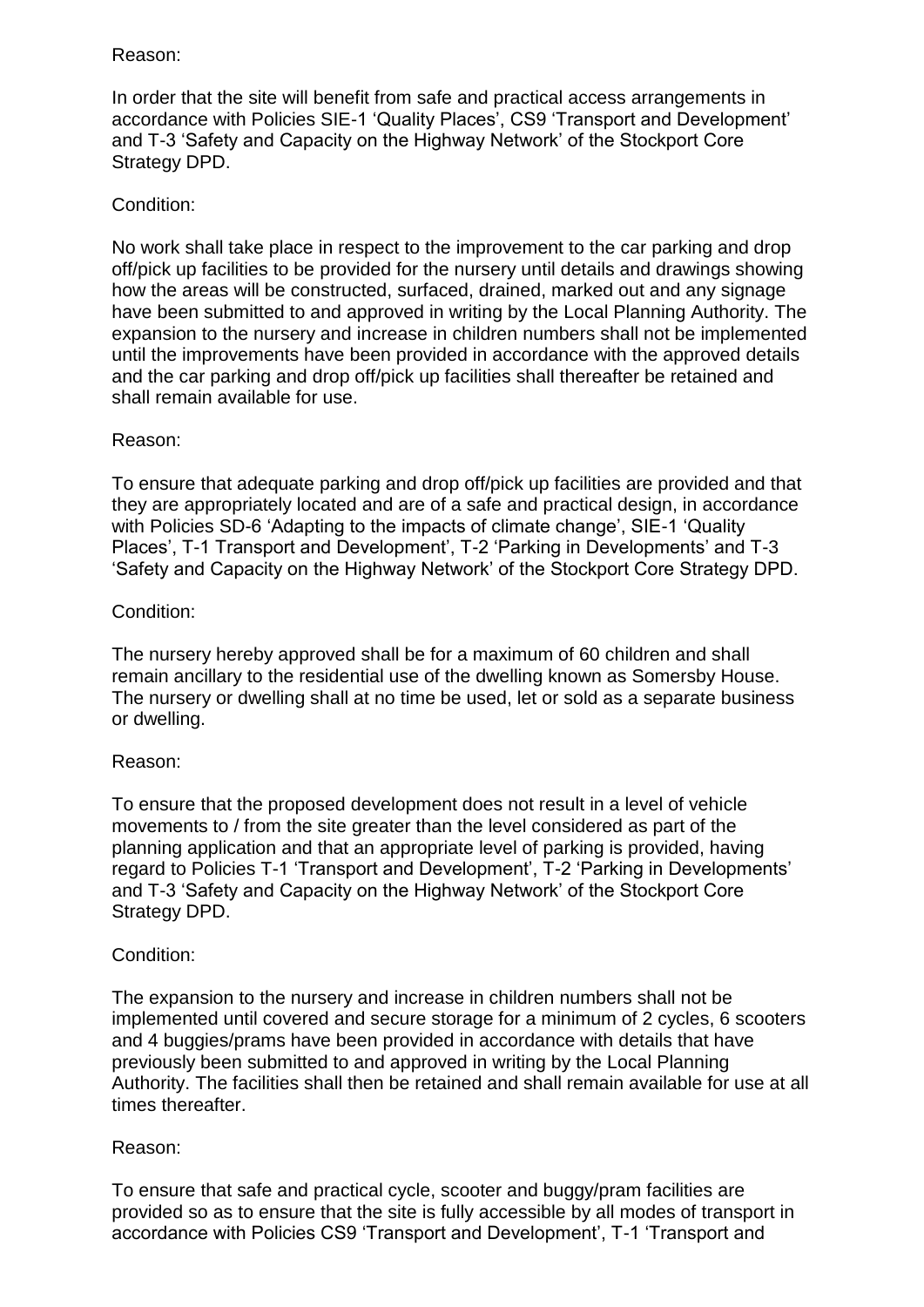Development', T-2 'Parking in Developments', T-3 'Safety and Capacity on the Highway Network' and SIE-1 'Quality Places', of the Stockport Core Strategy DPD.

## Condition:

Within 6 months of the nursey expansion hereby approved having been implemented a travel plan for the nursery shall have been submitted to and approved in writing by the Local Planning Authority and have been brought into operation. The approved travel plan shall then be operated at all times that the nursery is in use and shall be reviewed and updated on an annual basis in accordance with details that shall be outlined in the approved plan. The travel plan and all updates shall be produced using the online TfGM Travel Plan Toolkit and in accordance with national, regional and local best practice guidance and shall include the following:

- details of existing car, cycle and scooter parking within the site (for staff, parents/guardians and children) and details of additional cycle and scooter parking to be provided, if required, to encourage sustainable travel to and from the site;
- details of vehicle, pedestrian and cycle routes to the nursery from the surrounding highway and footway network and any improvements considered necessary;
- survey information about staff and parent/guardian travel habits and targets for the future;
- details of measures and initiatives to reduce car usage and promote sustainable, healthier and safer travel to the nursery, a timetable for their implementation and how these will be reviewed and amended over time to take into account changes in staff or child numbers or other changes that may affect travel to / from the nursery;
- details of initiatives to discourage parents/guardians from being reliant on car travel to and from the nursery and staff from driving to and from the nursery;
- details of how affected parties will be consulted, how the travel plan will be publicised, operated and how staff and parents/guardians will be encouraged to adopt 'green travel' measures and
- details of how the travel plan will be monitored, reviewed and updated.

#### Reason:

To ensure that measures are implemented that will enable and encourage the use of alternative forms of transport to access the site, other than the private car, in accordance with Policies CS9 'Transport and Development', T-1 'Transport and Development' and T-3 'Safety and Capacity on the Highway Network' of the Stockport Core Strategy DPD and saved policies CDH1.2 'Non-residential development in predominantly residential areas', CDH1.6 'Day care nurseries' and CDH1.9 'Community facilities in predominantly residential areas' of the Stockport Unitary Development Plan.

Conservation Officer: No objection to the proposed variation in the number of places at the nursery. It is noted that the parking layout requires modification in association with the increased number of places and this will result in the loss of tree indicated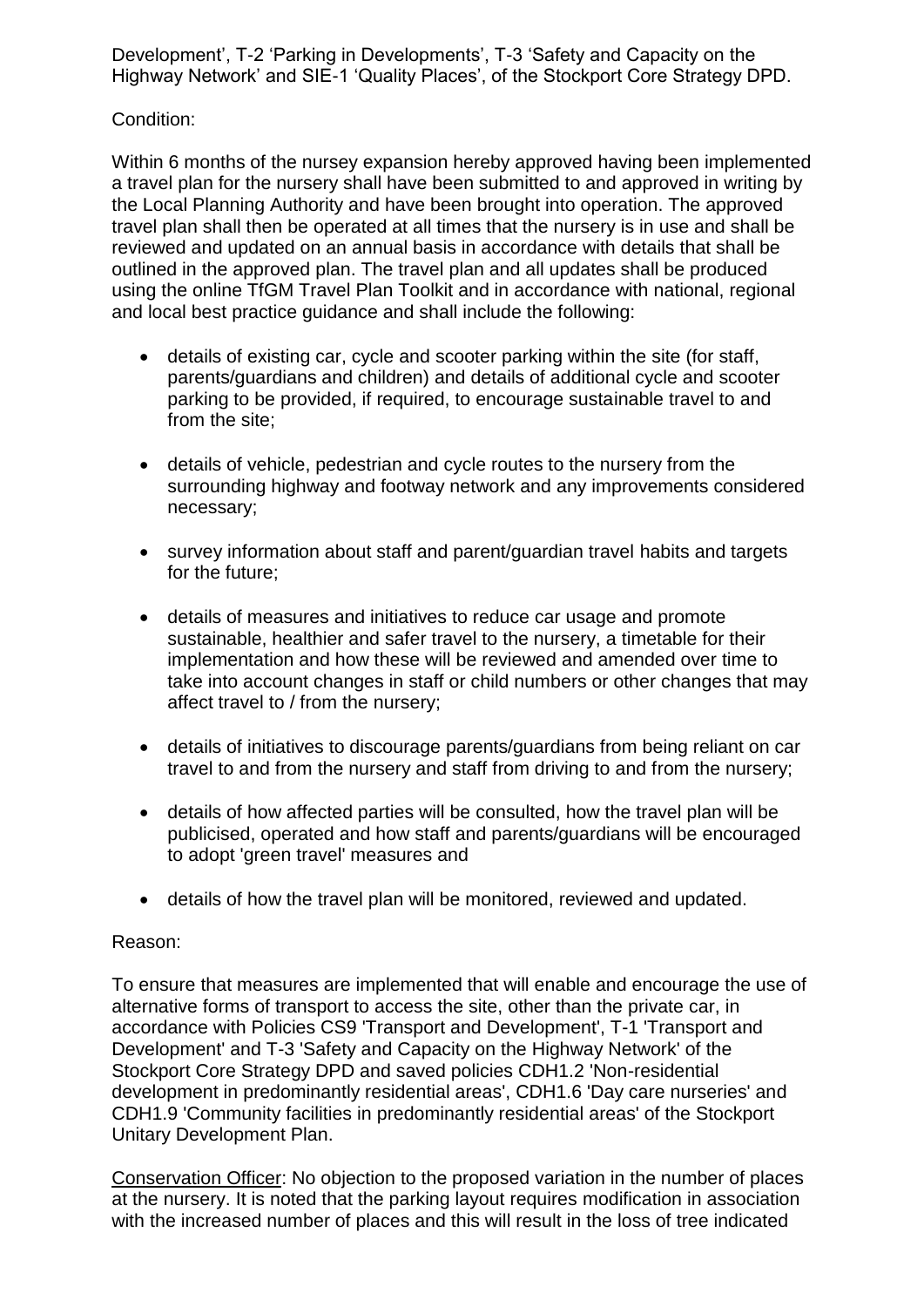as G2. The expanded areas of car parking and associated hard standings are set well back from the site frontage and screened by tall trees. Subject to suitable replacement tree planting it is considered that the proposal, taken as a whole, will not result in a harmful impact upon the special character and appearance of the wider Bramhall Park Conservation Area.

Tree Officer: The proposed development is within or affected by a Conservation Area (Bramhall Park). There are legally protected tree within this site or affected by this development (Bramhall Lane South No.3 1987).

The proposed development will have a negative impact on trees and hedges from potential encroachment. Damage may also occur from machinery working in close proximity of the trees within the site. The sites front and rear boundary has a good level of vegetation and trees and as such the loss of trees this will have a negative impact on amenity and biodiversity unless replacement planting is secured through a landscaping plan.

Temporary protective fencing is required and contractors should be made aware of this and that access to these areas is limited so as to prevent compaction, accidental damage or spillage of chemicals on the root zones of the trees. No machinery, materials or temporary facilities should be stored within the root zone of the trees whether they are surrounded by hard-standing or not. If this is conditioned and complied with then there will not be a negative impact on the site and surrounding environment.

The parking bays must be constructed as per the recommendations in the Arboricultural Impact Assessment and a landscaping plan to show how they intend to replace the lost trees from group 2.

The following conditions are required if the scheme is approved;

Condition:

No existing tree within the site shall be cut down, topped, lopped, uprooted, wilfully damaged or wilfully destroyed without the prior written approval of the local planning authority, with the exception of those indicated otherwise on the approved plan. Any hedgerows, woody plants or shrubbery removed without such consent or dying or being severely damaged or being seriously diseased, within 5 years of the development commencing, shall be replaced within the next planting season with trees of such size and species as may be approved in writing by the local planning authority.

#### Condition:

No development shall take place until all existing trees on the site except those shown to be removed on the approved plans, have been fenced off in accordance with BS 5837:2012 "Trees in relation to construction - Recommendations". The fencing shall be retained during the period of construction and no work, excavation, tipping or stacking of materials shall take place within any such fence during the construction period.

#### Condition:

No development shall take place until details of all proposed tree planting, including the intended dates of planting, have been submitted to and approved in writing by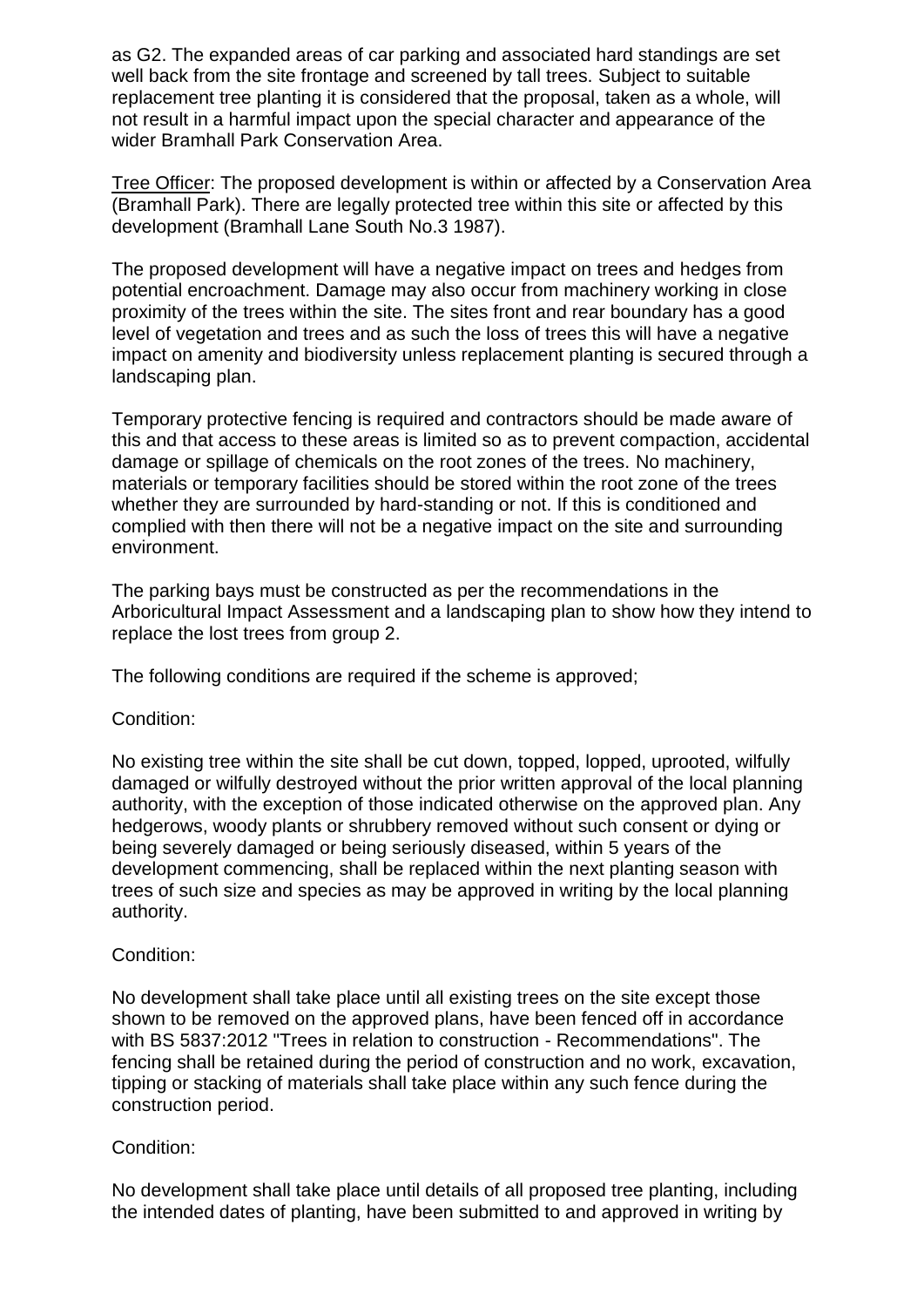the local planning authority. All tree planting shall be carried out in accordance with the approved details prior to the development being brought into use.

## **ANALYSIS**

At the heart of the NPPF is a presumption in favour of sustainable development (para10). Para 11 of the NPPF reconfirms this position and advises that for decision making this means:-

Approving developments that accord with an up to date development plan or where the policies which are most important for the determination of the application are out of date, granting planning permission unless:

- the application of policies in the Framework that protect areas or assets of importance (that is those specifically relating to designated heritage assets (Conservation Areas and listed buildings)) provides a clear reason for refusing planning permission or
- any adverse impacts of doing so would significantly and demonstrably outweigh the benefits when assessed against the policies in the Framework as a whole.

In this respect, given that the policies which are most important for the determination are not out of date, the tilted balance as referred to in para 11 of the NPPF directs that permission should be approved unless the application of policies in the NPPF that protect the adjacent Conservation Area provide a clear reason for refusing permission; or the adverse impacts of granting permission (such as impact on the character of the area, residential amenity, highway safety or trees for example) would significantly and demonstrably outweigh the benefits.

The principle of a day nursery on this site has already been established through the grant of DC027913. Notwithstanding that it is appropriate that the expansion of this facility through an increase in places offered is assessed against the same policy background as that originally applied to ensure that the nursery as extended remains policy compliant.

Saved UDP review policy CDH1.6 allows for day care nurseries providing that there is parking in accordance with the Council's standards, a drop off facility, the facility is of an appropriate scale in terms of numbers of children and the impact on traffic generation and noise; is in sufficiently spacious grounds; operates from 8am to 6pm on weekdays only; includes a landscaping scheme to provide for screening of neighbours from parking and plays areas and is located in a detached property. 7m2 of amenity space for every 2 children should be provided. Policy CDH1.6 also confirms that nurseries will be permitted provided they are located in a detached property (unless the premises attached to the proposed day nursery are in a non-residential use).

Saved UDP review policy CDH1.9 confirms that community facilities in Predominantly Residential Areas will be permitted provided that there is no overriding detrimental effect on the amenity of the area by reason of noise, disturbance, visual intrusion or traffic generation; that there is adequate car parking provision and that the proposal does not prejudice highway safety and is accessible by sustainable transport modes.

Saved UDP review policy CTF1.1 allows for additional community facilities provided that they are served by sustainable transport modes; have satisfactory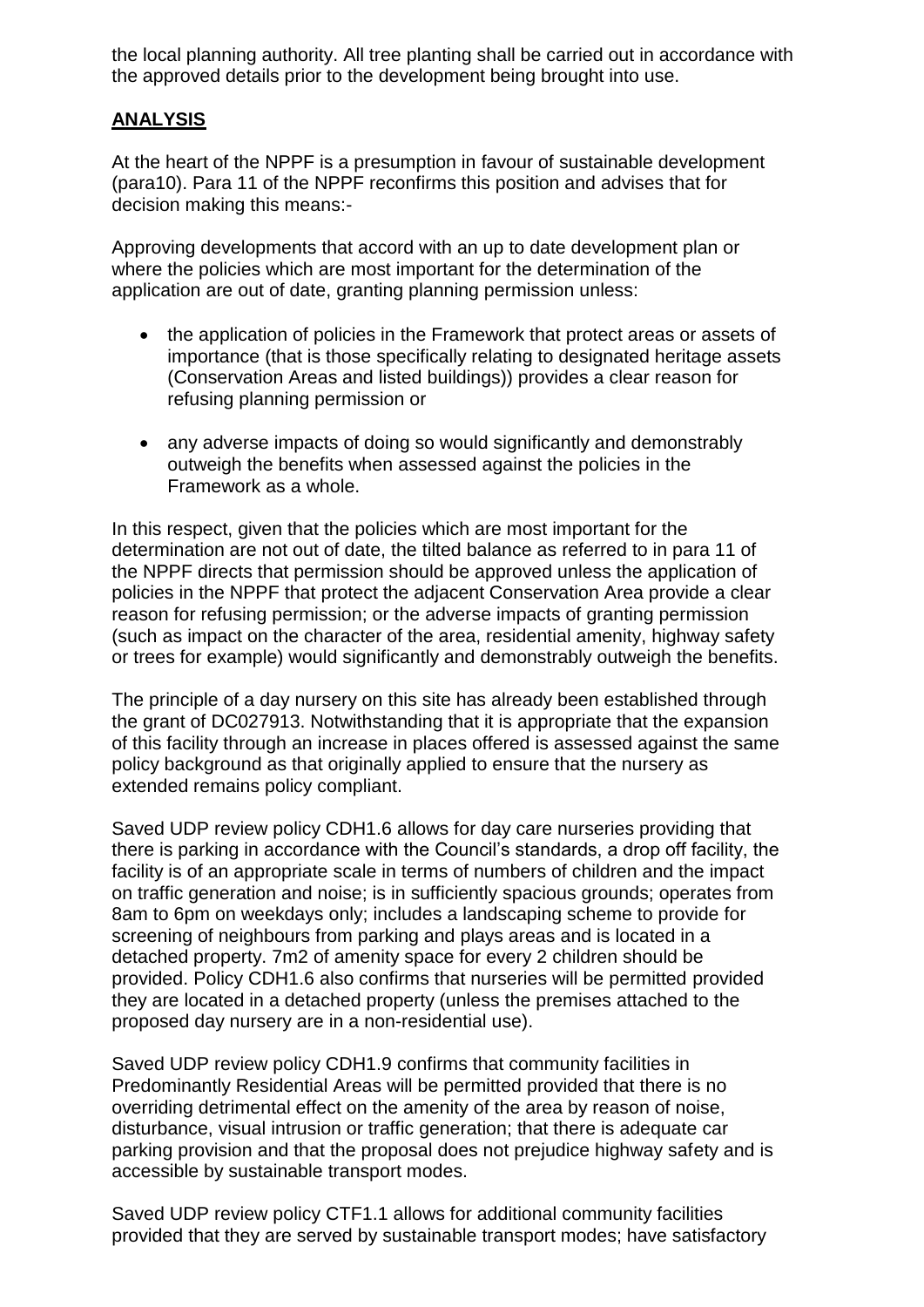access, parking and landscaping; there would be no harm to residential amenity; no harm to employment areas or Green Belt and no loss of urban open space.

The Core Strategy at policy AS2 seeks to ensure there are sufficient indoor sports, community (including health care facilities) and education facilities. The written text to this policy confirms the position that Stockport needs more childcare services.

In response to this policy position Members are advised accordingly:

The Council's Early Years Officer has confirmed that there is a need for additional nursery provision in the Bramhall area; this reflects the position as set out in the supporting text to policy AS2. The applicant has also evidenced through their submission that there is a demand from parents with children already at the nursery for additional places so that they are not faced with the prospect of siblings being in different nurseries or having to find alternative provision for both (this is corroborated by comments made by those in support of the application). The need for this accommodation is therefore not disputed.

The nursery as existing and proposed is accommodated within a detached building. Apart from the 3 spaces proposed to the rear of the building (2 of which are existing), all the activity associated with the nursery is contained to the front of the site, away from the adjacent residential dwellings. The hours of operation are not controlled by the original planning permission however the applicant advises that they will remain as existing and will continue to comply with the requirement of 8am to 6pm, weekdays only.

Whilst the nursery shares an access to Carrwood Road with neighbouring residential properties within the wider site, it is considered to be positioned in sufficiently spacious grounds. The nursery makes use of the lawned area to the front of the building which is positioned away from the private amenity space of these neighbouring houses and separated from them by the access drive, parking areas and the nursery building. To the east of the site is a flatted development however this is positioned away from the treed boundary of the application site and separated from it by its driveway. Even allowing for the additional children proposed, the amenity space which is circa 400m2 in area meets the requirement of 7m2 for every 2 children (210m2).

In terms of the use of the amenity space and objections from neighbours regarding increased noise arising from the proposed expansion of the nursery, the applicant has provided the following statement regarding the use of this space:

*The current children at Daisybank per day total approximately 40.*

*25 are under two*

*15 are over two.*

*Most children are very young and as such are not making much noise.*

*Nursery routine is usually that 12 children are out on the Daisy bus on a trip away from the setting. Out of the 28 children remaining, 12 would be young babies and are either in their nursery room or in their prams at the park. Small groups of toddlers are taken into the garden, at around 11am, for an hour or so, and then in the afternoon after their sleep, at around 4pm. Occasionally on a beautiful day,*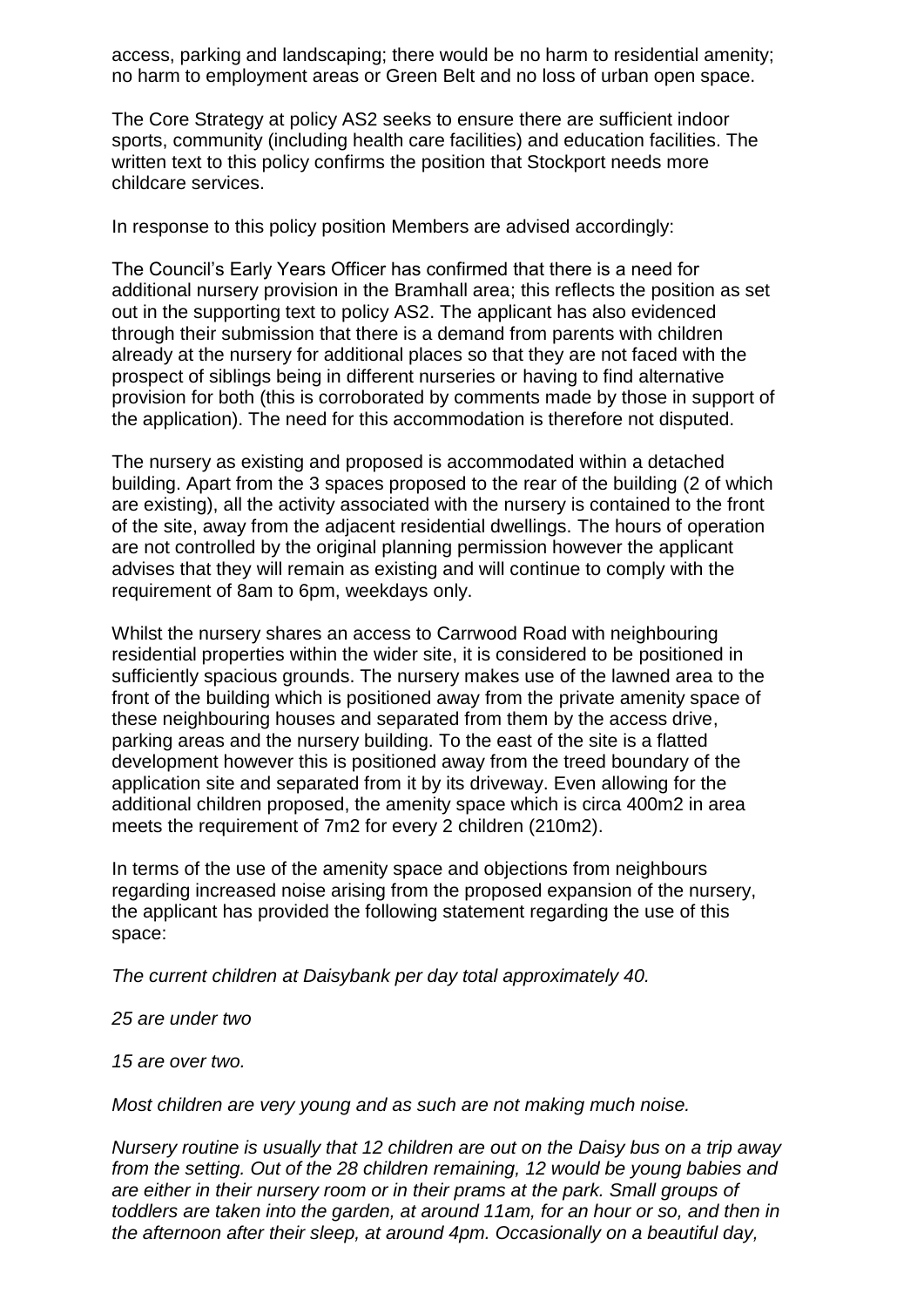*there may be more in the garden when the bus comes back from its trip and the children go to have a play just before their lunch is ready. The garden is c30m long by 22m wide. The children's mud kitchen area, playhouse and slide are the furthest away from our nearest neighbour in Somersby Court (No.1). The children playing there are approximately 50+ metres away No. 1. The children's' toys in the garden are exactly as my children used 30 odd years ago and consist of the Daisybank Playhouse, slide etc. which are out of sight.*

*Our closest neighbours are, in fact, at Rookwood Hill, consisting of eight flats. Those neighbours are happy to see children and have said they never hear them cry or making an excessive amounts of noise. I would also like to add that property numbers 2, 3 and 4 Somersby Court are out of sight and sound of all the children. Along with this, neighbours at No.s 2 and 3 bought their properties long after Daisybank nursery was established, so they were aware that there would be children out and about.*

Having considered the above it is concluded that the use of garden area is limited to the extent that the increase in those attending the nursery would not give rise to unacceptable levels of noise and disturbance. Clearly there is a proportion of the children attending the nursery that are too young to use the garden and the older children use it on a rota basis at differing times of the day. As such it is not considered that there will be large numbers of children using the garden at any one time and that there will be periods within the day when it is not used at all. On this basis it is not considered that the use of this garden area will result in a material increase in noise levels as a result of the expansion in child places sought.

The revisions to the forecourt will result in the loss of a circular landscaped area in front of the nursery building which currently accommodates a silver Birch, Contorted Hazel, Amelanchier, Cherry & various shrubs. Whilst there will be some biodiversity and amenity value from this planting, given the small size of this bed and the species it accommodates, that value is relatively limited. Noting that the Tree Officer has no objection to its removal subject to the provision of replacement planting elsewhere in the site (which can be secured by condition) it is not considered that there will be an unacceptable impact arising from the loss of this small area. Other conditions as requested by the Tree Officer can be imposed thus ensuring that no further tree loss arises and that retained trees are adequately protected from the impact of resurfacing works. On this basis the proposal is compliant with the policy position set out above as well as in relation to policy SIE3 of the Core Strategy which seeks to ensure that development proposals incorporate appropriate landscaping.

In terms of highway issues, the original approval for 30 children included 9 parking spaces (6 for the residential occupiers/staff and 3 for pick up/drop off) together with parking for the mini bus in the garage (10 in total). When permission was approved for 43 children the parking was increased to 10 spaces (6 for the residential occupiers/staff and 4 for pick up/drop off) together with parking for the mini bus in the garage (11 in total). Notwithstanding this approved position it appears that the existing layout comprises more parking with 2 additional spaces having been provided to the side of the nursery building. This current application proposes 12 spaces plus parking for the mini bus (13 in total) and as such whilst increasing parking beyond that approved, proposes the same level as existing (albeit in a different layout with the 2 unauthorised spaces to the side of the nursery deleted and a revised/increased arrangement to the front of the nursery).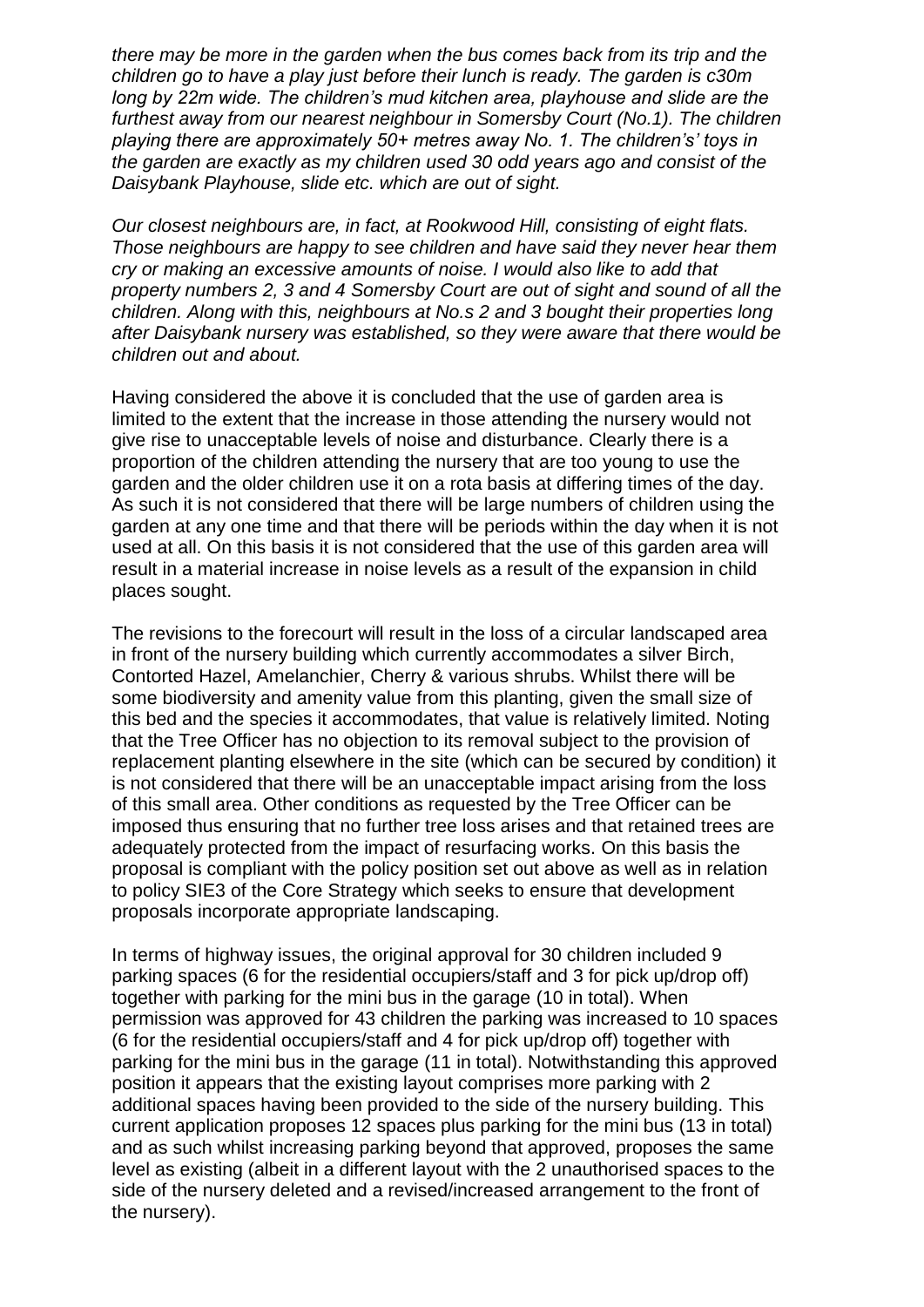The Council's Highway Officer has been instrumental in seeking revisions to the application in terms of securing a revised parking layout, the resurfacing of the drive and reinstatement of the pedestrian footpath. As such he is confident that the level of parking and measures proposed will accommodate any additional demand arising from the expansion of the nursery and that the layout of the parking is such that it can be used safely without hindering access to and from neighbouring properties.

Noting that permission is being sought under application DC082149 to retain the approved development to the side of the nursery without the provision of garaging for the mini bus parking, replacement provision in this respect has been secured as part of this application to increase child places (as it also will in relation to the consideration of DC082149). Conditions can be imposed as have been requested by the Highway Engineer.

The two parking spaces to the side of the nursery that objectors reference as having previously been refused permission are not proposed as part of the revised layout; this should address their objections to these spaces. It should however be noted that the application which they previously formed part of and which was refused planning permission (DC054301) was actually refused due to the impact of the proposed building to the other side of the nursery upon the Conservation Area rather than that of these parking spaces.

The resurfacing of the driveway should address residents' objections to its current condition and ensure that the application site and neighbouring residential properties have an access that is safe and practical to use. Objections to the traffic calming measures are noted. These were offered by the applicant however were not considered essential by Highway Engineer given that traffic speed is not considered to be excessive over this short length of driveway. To address the objections of residents and with the verbal agreement of the Highway Engineer, they have been removed from the proposed site layout. The condition requested by the Highway Engineer requiring details of these calming measures can be amended to delete reference to them.

On this basis the proposal is compliant with the policy position set out above as well as in relation to Core Strategy policies CS9, T1, T2 and T3 which seek to ensure that development is accessible my sustainable modes of travel, is of a layout that is safe and practical to use and secures sufficient off street parking.

The Council's Conservation Officer has considered the proposal in terms of the parking and landscaping works and confirms that he has no objections. Details of the works of landscaping, hard and soft, can be secured by condition and in this respect it is considered that there will be no harm to the character or appearance of the Conservation Area. In this respect the proposal is compliant with the policy position set out above as well as that in relation to policies HC1.3 and SIE3 which seek to ensure that development does not cause harm to the character and appearance of Conservation Areas.

In response to objections not addressed above, Members are advised that the presence of restrictive covenants on the use of land and property is not material to the consideration of a planning application. Should it be considered that such covenants are being breached then this is a civil law matter that should be pursued on a private basis.

In conclusion, Members are advised that the proposal is compliant with the policy position outlined above and having regard to the tilted balance in favour of